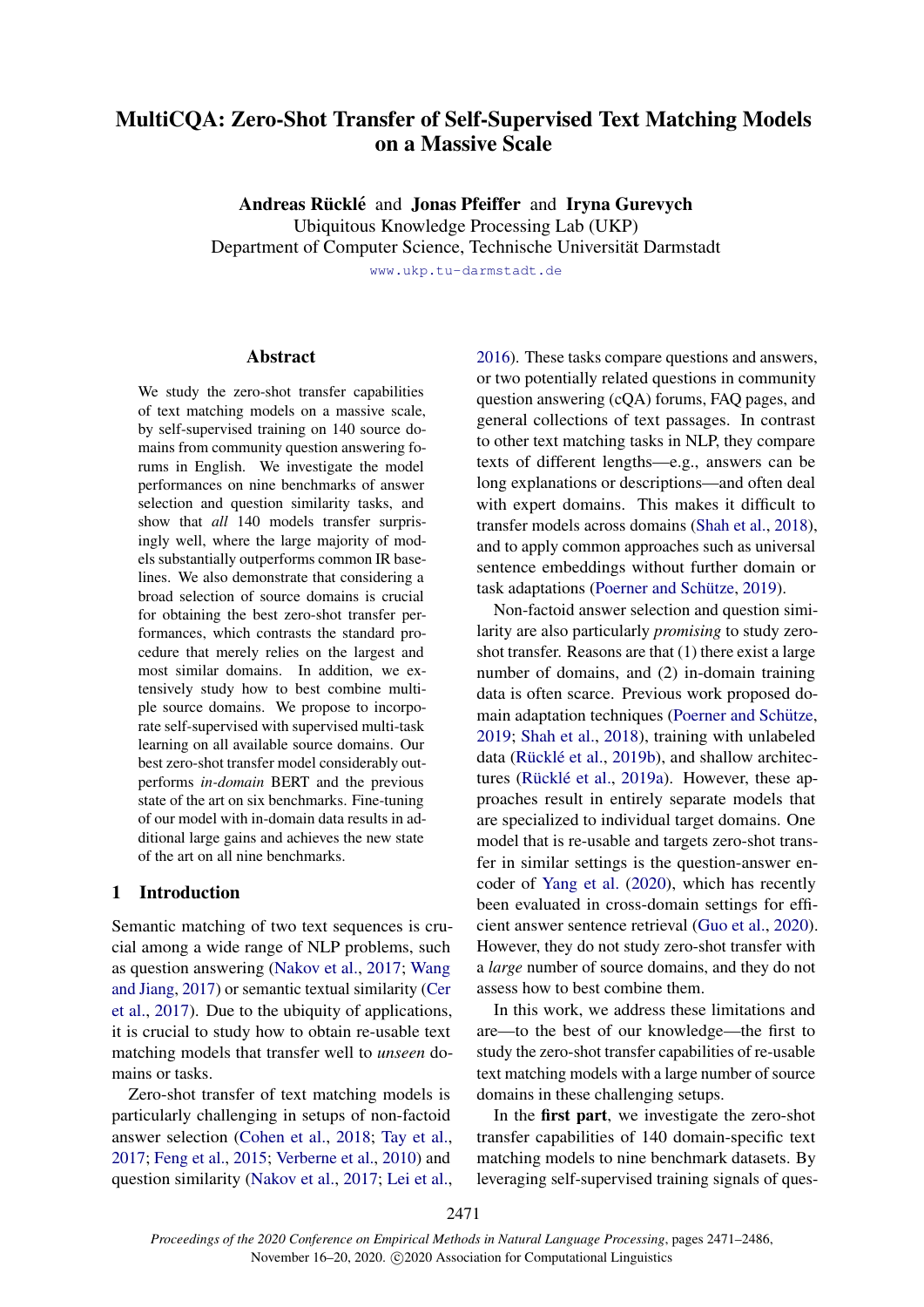tion title-body pairs, we analyze a large number of models specialized on diverse domains. We utilize the training method provided by Rücklé et al. [\(2019b\)](#page-10-4) and train adapter modules [\(Rebuffi et al.,](#page-10-6) [2017;](#page-10-6) [Houlsby et al.,](#page-9-5) [2019\)](#page-9-5) within BERT [\(Devlin](#page-9-6) [et al.,](#page-9-6) [2019\)](#page-9-6) for *each* of the 140 English Stack-Exchange forums. Adapters considerably reduce storage requirements by training only a small number of additional parameters while keeping the pre-trained BERT weights fixed. In our extensive analysis, we show that our approach for zero-shot transfer is extremely effective—on six benchmarks *all* 140 models outperform common IR baselines. Most importantly, we revisit and analyze the traditional strategy of leveraging large data sets from intuitively similar domains to train models for zeroshot transfer. We establish that *neither* training data size *nor* domain similarity are suitable for predicting the best models, stressing the need for more elaborate strategies to identify suitable training tasks. This also demonstrates that considering a broad selection of source domains is crucial, which contrasts the standard practice of merely relying on the most similar or largest ones.

In the second part of this work, we study how to best *combine* multiple source domains with multitask learning and AdapterFusion [\(Pfeiffer et al.,](#page-10-7) [2020a\)](#page-10-7). Our analysis reveals that both approaches are not affected by catastrophic interference across training sets. In particular, our combination of *all* available source domains—despite the large data imbalances, see Figure [1—](#page-1-0)is the most effective and outperforms the respective best of 140 singledomain models on six out of nine bechmarks. Finally, we combine unlabeled with labeled data for training in a self-supervised and supervised fashion, which considerably improves the zero-shot transfer performances in 16 out of 18 cases. Our best model substantially outperforms the *in-domain* BERT and RoBERTa [\(Liu et al.,](#page-9-7) [2019\)](#page-9-7) models, as well as the previous state of the art on six benchmarks, which demonstrates its versatility across tasks and domains. We also show that our model is an effective initialization for in-domain fine-tuning, which results in large gains and achieves state-of-the-art results on all nine benchmarks.

Our source code and the weights of our best multi-task model is publicly available.<sup>[1](#page-1-1)</sup> Additionally, all 140 source domain adapters are available

<span id="page-1-1"></span><sup>1</sup>[https://github.com/ukplab/](https://github.com/ukplab/emnlp2020-multicqa) [emnlp2020-multicqa](https://github.com/ukplab/emnlp2020-multicqa)

<span id="page-1-0"></span>

Figure 1: Number of questions in StackExchange forums (log scale) that can be used for self-supervision.

#### at [AdapterHub.ml](https://AdapterHub.ml) [\(Pfeiffer et al.,](#page-10-8) [2020b\)](#page-10-8).

#### 2 Related Work

The predominant method for text matching tasks such as non-factoid answer selection and question similarity is to train a neural architecture on a large quantity of labeled in-domain data. This includes CNN and LSTM models with attention [\(Tan et al.,](#page-10-9) [2016;](#page-10-9) [Dos Santos et al.,](#page-9-8) [2016;](#page-9-8) [Wang et al.,](#page-11-3) [2016;](#page-11-3) Rücklé and Gurevych, [2017\)](#page-10-10), compare-aggregate approaches [\(Wang and Jiang,](#page-11-0) [2017;](#page-11-0) Rücklé et al., [2019a\)](#page-10-5), and, more recently, transformer-based models [\(Hashemi et al.,](#page-9-9) [2020;](#page-9-9) [Yang et al.,](#page-11-2) [2020;](#page-11-2) [Mass](#page-10-11) [et al.,](#page-10-11) [2019\)](#page-10-11). Fine-tuning of large pre-trained transformers such as BERT [\(Devlin et al.,](#page-9-6) [2019\)](#page-9-6) and RoBERTa [\(Liu et al.,](#page-9-7) [2019\)](#page-9-7) currently achieves stateof-the-art performances on many related benchmarks [\(Garg et al.,](#page-9-10) [2020;](#page-9-10) [Mass et al.,](#page-10-11) [2019;](#page-10-11) [Ro](#page-10-12)[chette et al.,](#page-10-12) [2019;](#page-10-12) [Nogueira and Cho,](#page-10-13) [2019\)](#page-10-13).

However, realistic scenarios often do not provide enough labeled data for supervised in-domain training. Thus, different recent work has focused on improving model performances in small data scenarios. [Shah et al.](#page-10-2) [\(2018\)](#page-10-2) use adversarial domain adaptation for duplicate question detection. Poerner and Schütze [\(2019\)](#page-10-3) adapt the combination of different sentence embeddings to individual tar-get domains. Rücklé et al. [\(2019b\)](#page-10-4) use weakly supervised training, self-supervised training methods, and question generation. Similar approaches were also explored in ad-hoc retrieval [\(Zhang et al.,](#page-11-4) [2020;](#page-11-4) [Ma et al.,](#page-10-14) [2020;](#page-10-14) [MacAvaney et al.,](#page-10-15) [2019\)](#page-10-15). A crucial limitation of these approaches is that they result in entirely separate models for each dataset and are thus not re-usable. In this work, we therefore explore the zero-shot transfer capabilities of models, to understand how well they generalize to unseen settings.

Previous work of [Yang et al.](#page-11-2) [\(2020\)](#page-11-2) investigates this on a smaller scale. They propose USE-QA, a sentence encoder for comparing questions and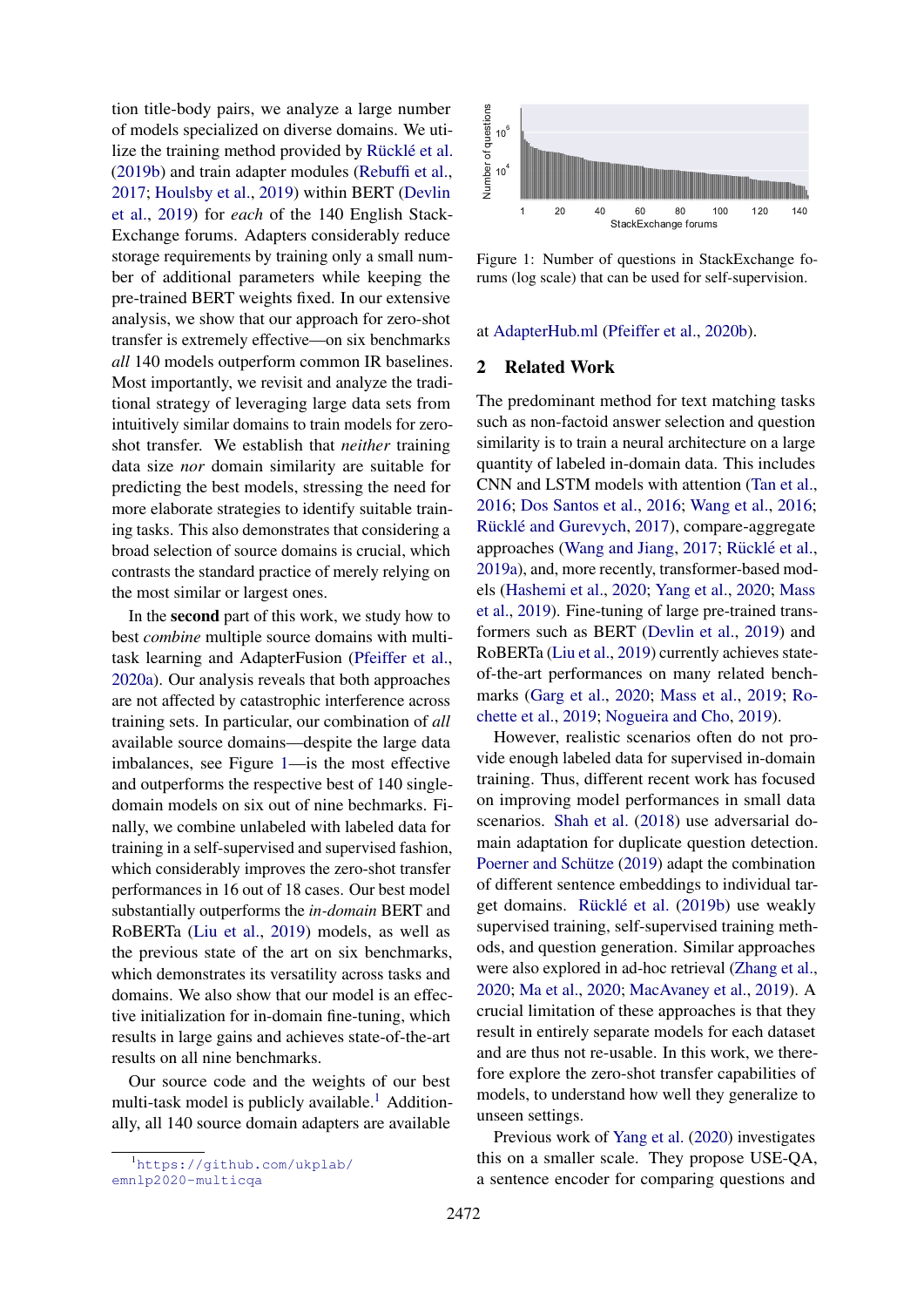answers, and achieve promising zero-shot results in retrieval tasks. However, it is unclear how this model compares to the zero-shot performances of models trained on several different source domains and how best to combine the data from multiple domains. Other work addresses the generalization of models over several domains in different settings, e.g., for machine reading comprehension [\(Talmor](#page-10-16) [and Berant,](#page-10-16) [2019;](#page-10-16) [Fisch et al.,](#page-9-11) [2019\)](#page-9-11). More related to our work, [Guo et al.](#page-9-4) [\(2020\)](#page-9-4) propose a new evaluation suite with eight datasets for retrieval-based QA, in which they also study the effectiveness of USE-QA. In contrast to them, our work (1) deals with re-ranking setups and uses cross-encoders, which is different to their bi-encoder scenario for retrieval; (2) we deal with question and answer passages instead of answer sentences; (3) we study a large number of 140 source domains and provide important insights on zero-shot transfer performances in relation to domain similarity and data size, and extensively analyze the training of models on many source domains simultaneously.

#### 3 Data and Setup

#### <span id="page-2-3"></span>3.1 Training Data for 140 Domains

StackExchange is a network that consists of 172  $cQA$  forums,<sup>[2](#page-2-0)</sup> referred to as domains in the following, each devoted to a particular topic such as programming, traveling, finance, etc. From those 172 forums, 140 are in English and contain more than 1000 unlabeled questions.

We use data from each of these 140 English forums and train domain-specific models for semantic text matching. This has recently become feasible with self-supervised training methods such as *WS-TB* (Rücklé et al., [2019b\)](#page-10-4), in which the question title is considered as a query to retrieve the question body (the detailed description of the question). This requires no labeled training instances and thus allows us to scale our experiments to 140 source domains which we can transfer from.

Formally, we train models with positive instances  $x^+$  and negative training instances  $x^-$ :

$$
x_n^+ = (\text{title}(q_n), \text{body}(q_n))
$$
  

$$
x_n^- = (\text{title}(q_n), \text{body}(q_m))
$$

in which  $q_n \neq q_m$ . We randomly sample  $q_m$  from the entire corpus. For computational reasons, we

<span id="page-2-1"></span>

|                                     | Train  | Dev  | <b>Test</b> | Source      |  |  |  |  |  |
|-------------------------------------|--------|------|-------------|-------------|--|--|--|--|--|
| <b>Non-Factoid Answer Selection</b> |        |      |             |             |  |  |  |  |  |
| <b>InsuranceOA</b>                  | 12889  | 1592 | 1625        | In.-Library |  |  |  |  |  |
| WikiPassageQA                       | 3332   | 417  | 416         | Wikipedia   |  |  |  |  |  |
| LAS-Apple                           | 5831   | 765  | 766         | StackEx.    |  |  |  |  |  |
| LAS-Cooking                         | 3692   | 791  | 792         | StackEx.    |  |  |  |  |  |
| LAS-Academia                        | 2856   | 612  | 612         | StackEx.    |  |  |  |  |  |
| LAS-Travel                          | 3572   | 765  | 766         | StackEx.    |  |  |  |  |  |
| LAS-Aviation                        | 3035   | 650  | 652         | StackEx.    |  |  |  |  |  |
| <b>Ouestion Similarity</b>          |        |      |             |             |  |  |  |  |  |
| SemEval17                           | 267    | 50   | 88          | OatarLiving |  |  |  |  |  |
| <b>AskUbuntu</b>                    | 12 584 | 189  | 186         | StackEx.    |  |  |  |  |  |

Table 1: The statistics of the evaluation benchmarks.

use a maximum of 100k positive training instances. This training technique performs well for duplicate question detection and answer selection (Rücklé [et al.,](#page-10-4) [2019b\)](#page-10-4), and similar methods have been used for ad-hoc retrieval [\(MacAvaney et al.,](#page-10-15) [2019\)](#page-10-15).

Our different domains are clearly separated by topic. Because not all domains are equally popular, the training sizes are heavily imbalanced, see Figure [1.](#page-1-0) This allows us to analyse the impact of data size in regard to the transfer performances.

#### <span id="page-2-4"></span>3.2 Evaluation Benchmarks

We transfer all models to 9 benchmark datasets from different domains. We categorize them in two broad tasks, non-factoid answer selection and question similarity. See Table [1](#page-2-1) for the statistics.

Answer selection (AS). The goal is to re-rank a pool of candidate answers A in regard to a question q. The questions in all datasets are short and do not contain additional descriptions (question bodies). Answers to non-factoid questions are often long texts such as descriptions, explanations, and advice.

- *InsuranceQA* [\(Feng et al.,](#page-9-2) [2015\)](#page-9-2) is a benchmark crawled from an FAQ community, $3$  in which licensed insurance practitioners answer user questions. The domain is narrow and only contains questions about insurance topics in the US. We use the recent version 2 of the dataset with  $|A| = 500$  candidate answers (retrieved with BM25). Typically, one answer is correct.
- *WikiPassageQA* [\(Cohen et al.,](#page-9-1) [2018\)](#page-9-1) was crowd-sourced from Wikipedia articles and is not restricted to a particular domain (although many questions are about history topics). Candidate answers are passages from a single doc-

<span id="page-2-0"></span><sup>2</sup> See <https://stackexchange.com/sites>. The data from all forums is publicly available [https://](https://archive.org/details/stackexchange) [archive.org/details/stackexchange](https://archive.org/details/stackexchange)

<span id="page-2-2"></span><sup>3</sup><https://www.insurancelibrary.com/>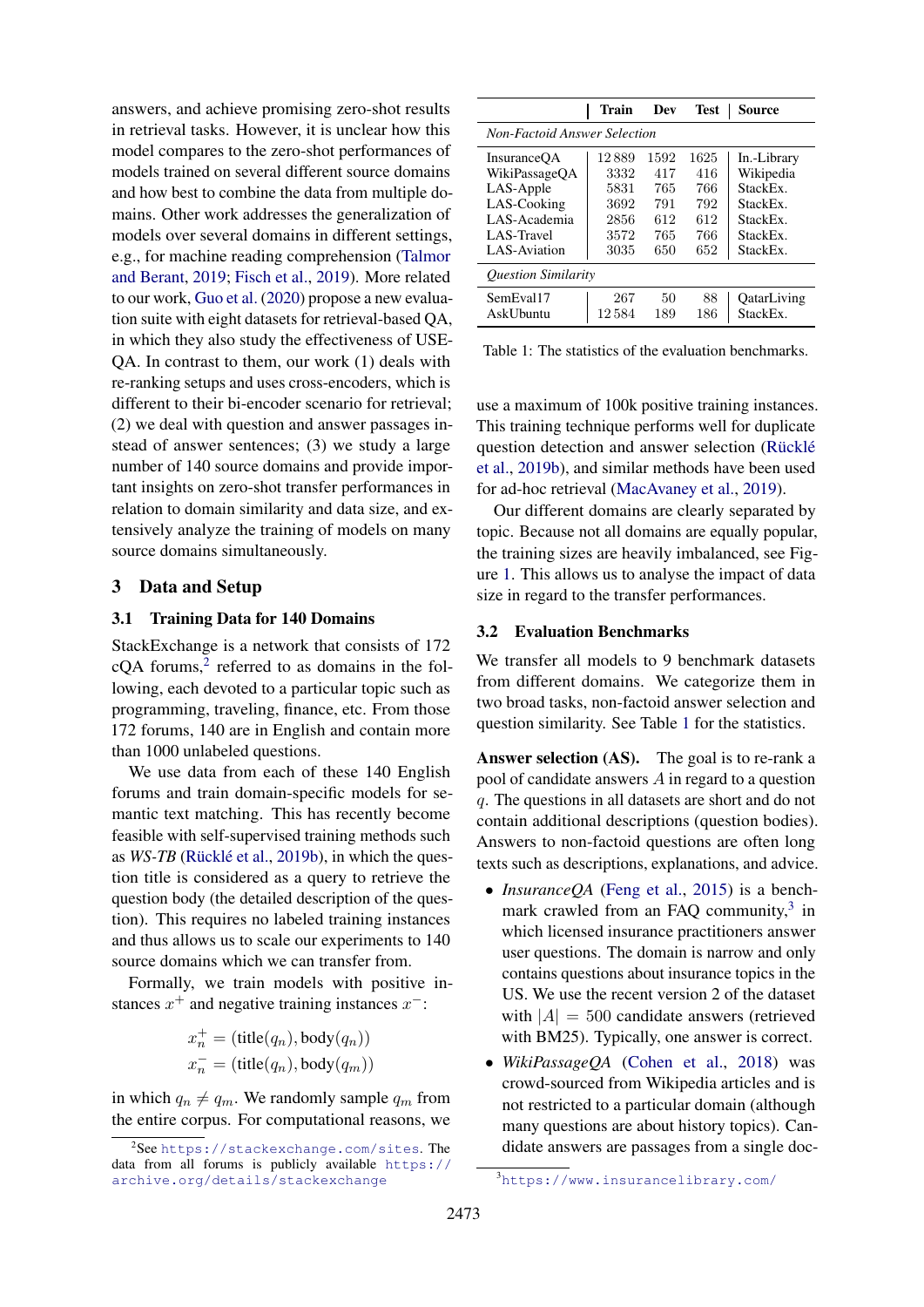ument, on the basis of which the question was formulated.  $|A| = 58$  of which 1.6 passages represent correct answers (on average).

• *Long Answer Selection (LAS)* datasets (Rücklé [et al.,](#page-10-5) [2019a\)](#page-10-5) were crawled from apple, cooking, academia, travel, and aviation StackExchange forums. For a user question, its accepted answer is considered as correct, and negative candidates were collected by retrieving the accepted answers to similar questions (using a search engine with BM25).  $|A| = 100$ .

We measure mean average precision (MAP) on WikiPassageOA, and accuracy (P@1) otherwise.

Question similarity (QS). The goal is to re-rank a pool of potentially related forum questions C in regard to a query question  $q$ . All questions contain titles and bodies—which we concatenate—and are thus long multi-sentence texts. On all question similarity benchmarks we measure MAP.

- *SemEval17* [\(Nakov et al.,](#page-10-0) [2017\)](#page-10-0) refers to Task 3b of the SemEval 2017 challenge. This question similarity benchmark contains instances crawled from QatarLiving forums<sup>[4](#page-3-0)</sup>. For each question q,  $|C| = 10$  potentially related questions were retrieved with a search engine and manually labeled for relatedness in regard to q.
- *AskUbuntu* [\(Lei et al.,](#page-9-3) [2016\)](#page-9-3) is an extension of the dataset by [Dos Santos et al.](#page-9-12) [\(2015\)](#page-9-12), crawled from the AskUbuntu forum. The train split contains noisy community-labeled duplicate annotations, and the (smaller) dev/test splits were manually annotated for relevance.  $|C| = 20$ .

#### <span id="page-3-5"></span>3.3 Models and Training

BERT models. We use a pointwise ranking architecture based on pre-trained language models. We concatenate the two input texts (separated with SEP token), and learn a linear classifier on top of the final CLS representation for scoring. We optimize the binary cross-entropy loss. Similar techniques achieve state-of-the-art results on many related datasets [\(Garg et al.,](#page-9-10) [2020;](#page-9-10) [Mass et al.,](#page-10-11) [2019;](#page-10-11) Rücklé et al., [2019b\)](#page-10-4).

For our zero-shot transfer experiments from single domains in §[4,](#page-3-1) we use BERT base uncased [\(De](#page-9-6)[vlin et al.,](#page-9-6) [2019\)](#page-9-6). Later in §[5,](#page-5-0) we additionally investigate BERT large uncased and RoBERTa large [\(Liu et al.,](#page-9-7) [2019\)](#page-9-7). The hyperparameters for all setups are listed in Appendix [A.1.](#page-12-0)

<span id="page-3-0"></span><sup>4</sup><https://www.qatarliving.com/forum>

Training. We train our models with selfsupervision, see §[3.1.](#page-2-3) To obtain *in-domain models*, we fine-tune BERT with the respective training data of the benchmark datasets of §[3.2.](#page-2-4) We train the models for 20 epochs with early stopping for in-domain BERT, and without early stopping for zero-shot transfer. We report the average result over five runs for the in-domain models in AskUbutu and SemEval (due to small evaluation splits) and over two runs for the remaining benchmarks. Following [Mass et al.](#page-10-11) [\(2019\)](#page-10-11), we sample a maximum of 10 negative candidate answers for each question in WikiPassageQA (new samples in each epoch). For the LAS datasets we randomly sample 10 negative candidates from the corpus. For InsuranceQA and AskUbuntu, we randomly sample one negative candidate due to their larger training sizes.

Adapters. To reduce the storage requirements, and to efficiently distribute our models to the com-munity, we train adapters [\(Houlsby et al.,](#page-9-5) [2019;](#page-9-5) [Rebuffi et al.,](#page-10-6) [2017\)](#page-10-6) instead of full fine-tuning for our 140 single-domain BERT models. Adapters share the parameters of a large pre-trained model in our case BERT—and introduce a small number of task-specific parameters. With that, adapters transform the intermediate representations in every BERT layer to the training task while keeping the pre-trained model itself unchanged. We use the recent architecture of [Pfeiffer et al.](#page-10-7) [\(2020a\)](#page-10-7), which makes it possible to investigate their adapter combination technique AdapterFusion in §[5.](#page-5-0) In preliminary experiments, we find that using adapters in contrast to full model fine-tuning does not decrease the model performance while drastically reducing the number of parameters (one model is ∼5 MB).

### <span id="page-3-1"></span>4 Zero-Shot Transfer from 140 Domains

In this section, we study the zero-shot transfer performances of all models (§[4.1\)](#page-3-2) and investigate whether domain similarity and training data size are suitable for predicting the best models  $(\S 4.2)$  $(\S 4.2)$ .

#### <span id="page-3-2"></span>4.1 Results

In Figure [2,](#page-4-1) we show the zero-shot transfer to all nine benchmarks. Except for SemEval17, all re-sults are for the dev split.<sup>[5](#page-3-3)</sup> Diamonds  $\diamond$  show the performance of IR baselines<sup>[6](#page-3-4)</sup> and in-domain BERT.

<span id="page-3-4"></span><span id="page-3-3"></span><sup>5</sup> SemEval17 does not contain a separate dev split.

<sup>6</sup>TF\*IDF for LAS, BM25 for WikiPassageQA and InsuranceQA, and a search engine ranking for SemEval17 (which is the official challenge baseline).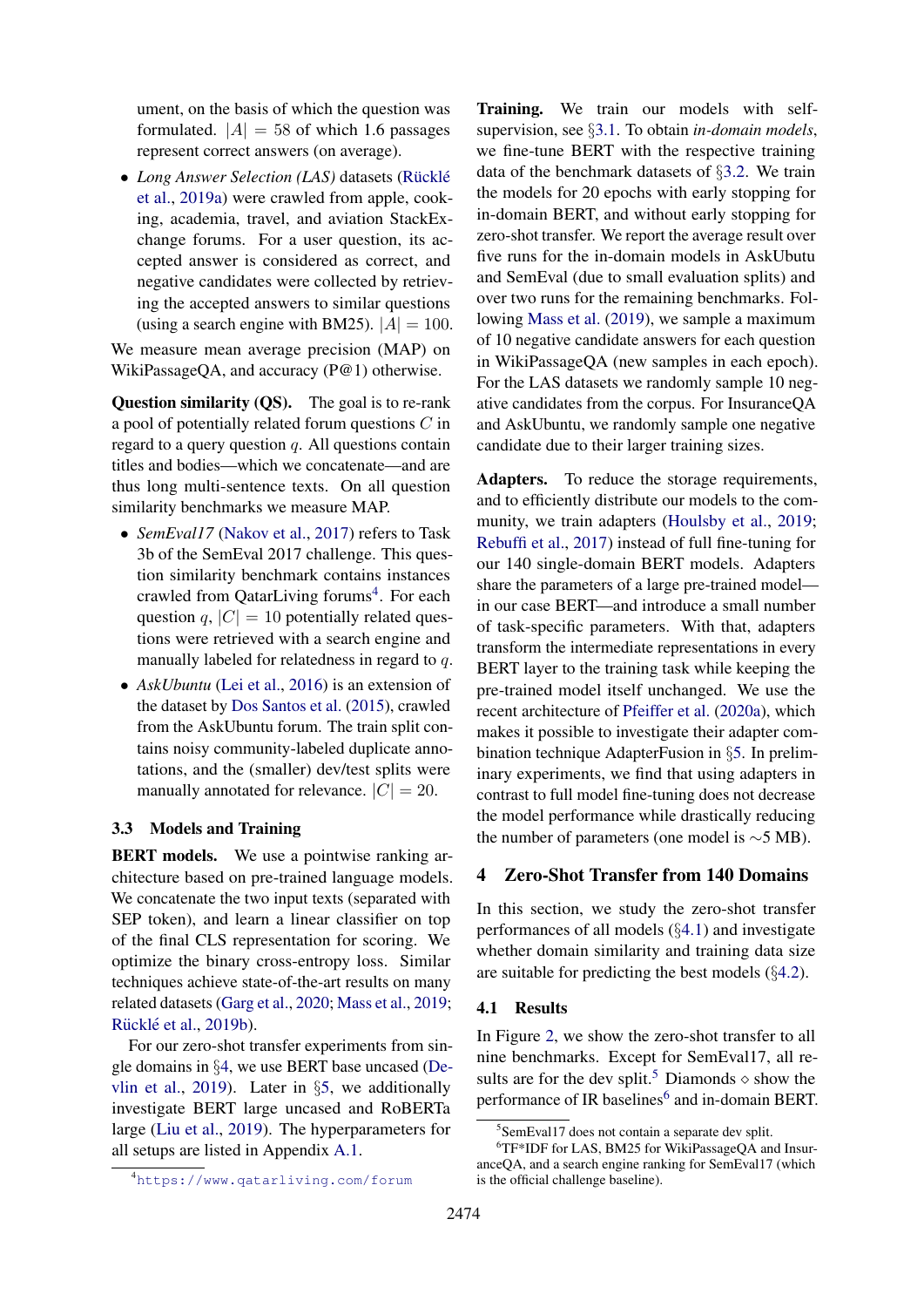<span id="page-4-1"></span>

Figure 2: Zero-shot transfer performances of all 140 models to the evaluation benchmarks. For benchmarks that contain StackExchange data, we exclude the model from the respective source domain. The violin range visualizes the observed transfer scores, without extension or cut-off for extreme datapoints. Vertical lines show the mean and the quartiles. Diamonds show the performances of IR baselines (violet) and in-domain BERT models (black).

Zero-shot transfer vs. IR baselines. We observe that the wide range of domain-specific models transfer extremely well to all evaluation datasets. For instance, all models largely outperform IR baselines on six benchmarks. This suggests that learning a *general* similarity function in BERT for our type of data—i.e., short questions and long answers, or pairs of long questions—is important and indeed learned by the models. The low variances of the model performances, especially for more general domains such as Travel, Cooking, and SemEval17, indicate that the domain-specific factors either have a smaller impact, or were already learned during BERT pre-training. This is in line with recent work in ad-hoc retrieval, which showed that BERT models trained on tweets and Wikipedia data transfer surprisingly well to news articles [\(Akkalyoncu Yil](#page-9-13)[maz et al.,](#page-9-13) [2019\)](#page-9-13). Other work has shown that IR baselines are often hard to beat, e.g., most neural models trained in-domain on WikiPassageQA perform below BM25 [\(Cohen et al.,](#page-9-1) [2018\)](#page-9-1). In contrast, we show that a large number of BERT models from a variety of 140 domains outperform these baselines without requiring any in-domain supervision.

Zero-shot vs. in-domain models. BERT trained in-domain performs the best in most cases. The difference is larger for expert topics with big training sets (InsuranceQA, AskUbuntu), which shows that our setup provides a challenging test-bed for measuring the generalization capabilities of models. However, for target domains with few training instances (see Table [1\)](#page-2-1), the differences of in-domain BERT to the best zero-shot transfer models are much smaller. Importantly, these setups pose crucial and realistic challenges for text matching ap-proaches (Rücklé et al., [2019a](#page-10-5)[,b\)](#page-10-4). For instance, on SemEval17, this results in low performances for indomain BERT. In contrast, our best zero-shot transfer model achieves a performance of 51.13 MAP which is 2.13 points better than the best challenge participant in [\(Nakov et al.,](#page-10-0) [2017\)](#page-10-0).

This clearly demonstrates that zero-shot transfer is a suitable alternative for in-domain models, which also contrasts the large performance degradations often observed with traditional models such as LSTMs [\(Shah et al.,](#page-10-2) [2018\)](#page-10-2). Importantly, we find no substantial differences between question similarity and answer selection *tasks*, which are both not explicitly learned during training. We thereby take an important step towards overcoming the boundaries between individual tasks and domains.

#### <span id="page-4-0"></span>4.2 Analysis

Due to the large number of 140 domain specific models, each trained on datasets of different sizes, we are able to perform unique analyses regarding the zero-shot transfer performances to target tasks.

Ideally, we would like to identify a small number of models that transfer well to a given dataset, without requiring costly evaluations of all models. In the following, we probe the two most commonly used domain selection techniques: (1) domain similarity and (2) training size, in regard to the transfer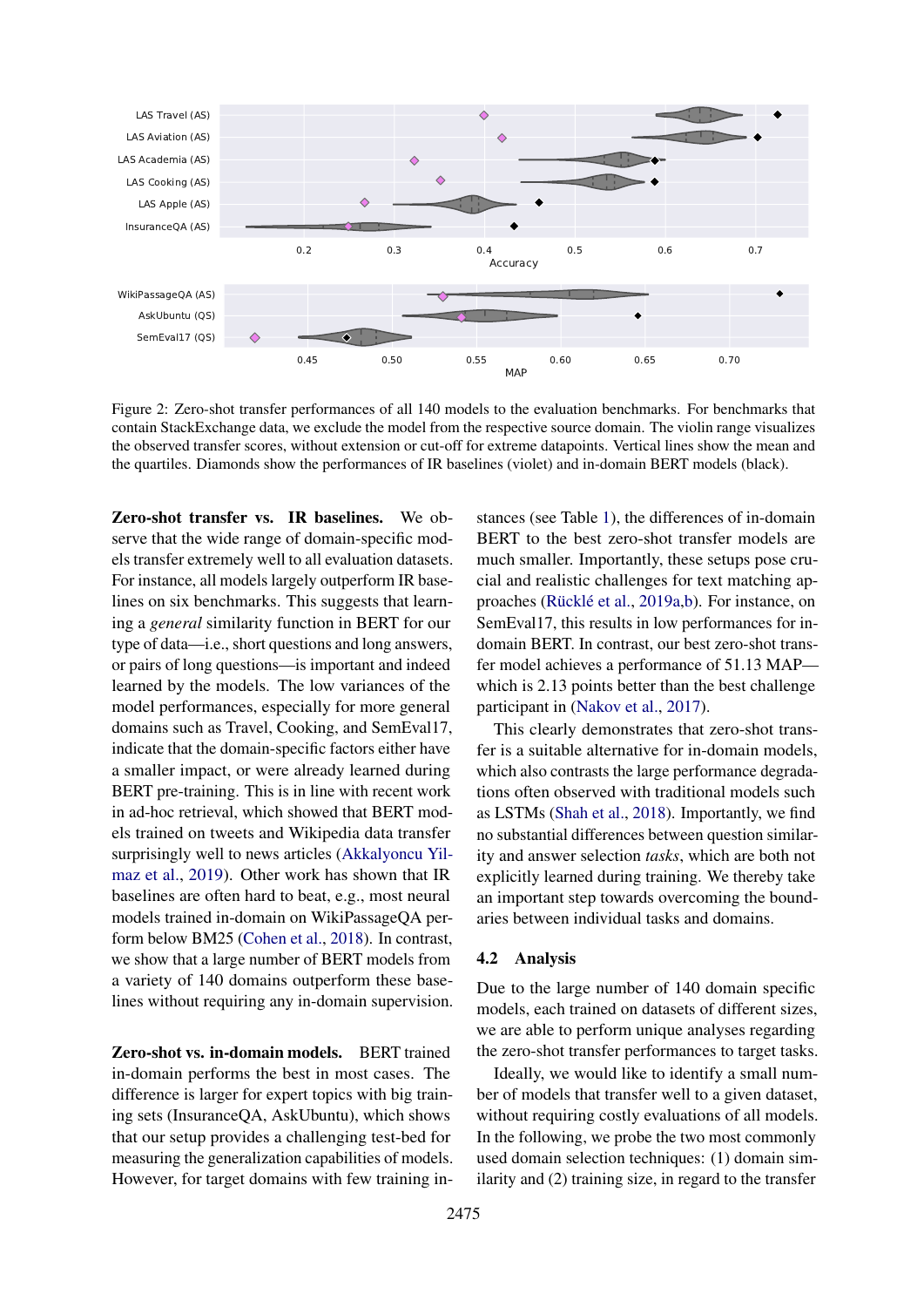<span id="page-5-1"></span>

Figure 3: The average performance scores (y-axis) of subsets of models (x-axis) selected by domain similarity or training size (scores are averaged over the included models). The oracle always selects the best models.

performances. To simulate an optimal selection, we define an *oracle* that always identifies the best models. We present our findings in Figure [3.](#page-5-1)

**Domain similarity.** To measure the domain similarity, we embed the questions of all datasets with Sentence-RoBERTa [\(Reimers and Gurevych,](#page-10-17) [2019\)](#page-10-17). For each dataset, we obtain the mean over all embeddings and calculate the domain similarity to other datasets with cosine similarity.

Domain similarity is most effective when selecting models for benchmarks of technical domains, e.g., AskUbuntu, LAS-Apple, and LAS-Aviation in Figure [3.](#page-5-1) However, this does not hold true for benchmarks of non-technical domains such as LAS-Travel or WikiPassageQA. In those cases, only considering the most similar source domains does not improve the average model performance. One reason might be that there do not exist many similar non-technical domains within StackExchange, from which models can transfer domain-specific idiosyncrasies. However, as we have shown in §[4.1,](#page-3-2) such knowledge is not essential, i.e., a large number of models from more distant domains achieve good zero-shot transfer performances.

We provide examples of the best models and the most similar domains for three benchmarks in Table [2](#page-6-0) (more are given in Appendix [A.4\)](#page-12-1). Many of the best models are from distant domains—e.g., 'Ethereum' for WikiPassageQA or 'SciFi' for LAS-Travel. This shows the importance of considering a broad selection of source domains, including ones that are not intuitively close.

Training size. The average performance of our models after removing the smallest domains improves more consistently (see WikiPassageQA and InsuranceQA in Figure [3\)](#page-5-1). This shows, that the training size is more suitable for identifying models that achieve low performance scores—e.g., models that are trained on very narrow expert domains. However, the training size alone cannot identify the *best* models for zero-shot transfer. It is thus crucial to not limit the scope to the largest datasets at hand when exploring suitable training tasks. Importantly, this contrasts the common procedure of only including the largest domains for transfer [\(Shah](#page-10-2) [et al.,](#page-10-2) [2018\)](#page-10-2).

Summary We have established that neither domain similarity nor training data size are suitable for predicting the best models. This shows that elaborate strategies are necessary for automatically identifying the most suitable training sets. Most importantly, we also demonstrate the importance of considering a broad selection of source domains instead of following the standard practice of merely relying on the most similar or largest domains. These insights could also be beneficial for researchers in related areas, e.g., to consider a wider range of domains and source datasets prior to domain adaptation.

## <span id="page-5-0"></span>5 Zero-Shot Transfer from Combinations of Multiple Domains

We now investigate how to best combine *multiple* source domains for zero-shot transfer. We denote our models as MultiCQA.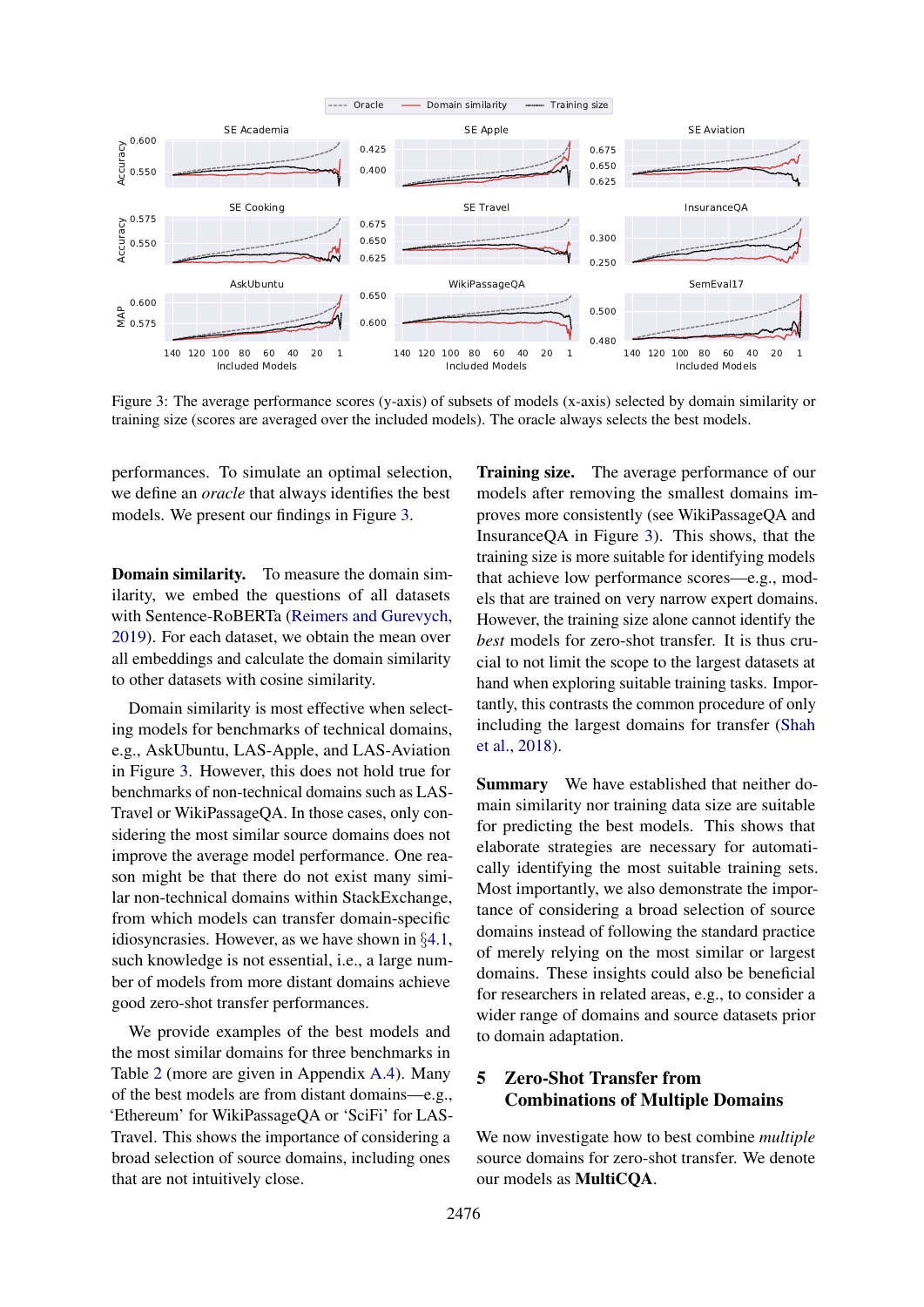<span id="page-6-0"></span>

|                      | <b>Best Models</b>                                                                                                            | <b>Most Similar Domains</b>                                                                                                            |
|----------------------|-------------------------------------------------------------------------------------------------------------------------------|----------------------------------------------------------------------------------------------------------------------------------------|
| <b>LAS-Travel</b>    | scifi(40k, 0.61); money(18k, 0.64); diy(36k, 0.61);<br>space(7k, 0.55); cooking(14k, 0.45);                                   | expatriates $(3k, 0.90)$ ; law $(9k, 0.75)$ ; civicrm $(7k, 0.75)$ ; eo-<br>$\sin(1k, 0.73)$ ; expressionengine(7k, 0.73);             |
| <b>WikiPassageOA</b> | politics $(6k, 0.81)$ ; ethereum $(16k, 0.61)$ ; physics $(158k,$<br>$\overline{0.66}$ ; money(18k, 0.57); travel(24k, 0.60); | history(7k, 0.91); literature(2k, 0.84); movies(13k, 0.83);<br>mythology(1k, 0.82); politics(6k, 0.81);                                |
| AskUbuntu            | superuser(442k, 0.81); apple(61k, 0.79); blender(37k,<br>$\overline{0.54}$ ; magento(70k, 0.54); electronics(85k, 0.52);      | superuser $(442k, 0.81)$ ; elementaryos $(3k, 0.81)$ ; apple $(61k,$<br>$\overline{0.79}$ ; unix(181k, 0.76); serverfault(288k, 0.76); |

Table 2: The best models and the most similar domains for three benchmarks. Parentheses show the training size and the domain similarity (between 0 and 1). Underlined domains are in the top-5 of most similar and best models.

<span id="page-6-4"></span>

|          |                                 | Tr           | Co           | Ap           | Ac<br>Accuracy scores | $A\mathbf{v}$ | IQA          | Σ            | AU             | <b>WPOA</b><br><b>MAP</b> scores | SemEval        | Σ              |
|----------|---------------------------------|--------------|--------------|--------------|-----------------------|---------------|--------------|--------------|----------------|----------------------------------|----------------|----------------|
|          | Best models of §4               | 65.4         | 58.1         | 43.1         | 56.5                  | 65.0          | 35.3         | 53.9         | 63.29          | 67.85                            | 51.13          | 60.75          |
|          | <b>Self-Supervised Training</b> |              |              |              |                       |               |              |              |                |                                  |                |                |
| MT<br>AF | largest<br>largest              | 64.5<br>63.4 | 56.7<br>57.7 | 40.9<br>42.9 | 56.0<br>59.1          | 65.3<br>65.9  | 32.8<br>28.6 | 52.7<br>52.9 | 63.23<br>63.11 | 66.32<br>66.99                   | 50.11<br>50.88 | 59.88<br>60.32 |
| MT<br>AF | balanced<br>balanced            | 65.0<br>62.2 | 60.0<br>58.0 | 43.2<br>43.5 | 55.7<br>59.4          | 65.1<br>66.2  | 38.2<br>29.8 | 54.5<br>53.1 | 63.40<br>62.93 | 68.28<br>67.51                   | 48.31<br>47.95 | 59.99<br>59.46 |
| МT       | all                             | 66.1         | 60.3         | 43.0         | 57.0                  | 66.4          | 31.5         | 54.0         | 63.32          | 68.20                            | 49.81          | 60.44          |
|          | <b>Extended Data</b>            |              |              |              |                       |               |              |              |                |                                  |                |                |
| MT<br>МT | balanced<br>all                 | 67.8<br>72.4 | 60.9<br>63.1 | 46.5<br>45.8 | 58.9<br>61.1          | 69.1<br>68.0  | 34.9<br>34.7 | 56.3<br>57.5 | 65.07<br>64.12 | 67.70<br>66.82                   | 48.59<br>52.25 | 60.45<br>61.06 |

Table 3: Results of MT and AF with different sets of source domains for MultiCQA<sup>B</sup>. The first five columns are LAS-Travel, Cooking, Apple, Academia, and Aviation. AU is AskUbuntu, IQA is InsuranceQA, WPQA is WikiPassageQA.  $\Sigma$  shows the average performance of benchmarks that use the same performance measure.

#### 5.1 Setup

Combination methods. We use (1) multi-task learning and share all model layers across the domains. In each minibatch, we sample instances from a single source domain, which we select with a round-robin schedule. Models trained in this manner are denoted as MT.

In addition, we (2) combine knowledge from our domain adapters (§[4\)](#page-3-1) with AdapterFusion (AF; [Pfeiffer et al.,](#page-10-7) [2020a\)](#page-10-7). This learns a weighted combination of multiple (fixed) adapters in each BERT layer and is typically trained on the target task. We adapt this approach to our zero-shot setup and train it with multi-task learning as above.<sup>[7](#page-6-1)</sup>

**Data.** We use the training data of  $\S3.1$  $\S3.1$  and exclude the domains that are used in any of the evalua-tion datasets<sup>[8](#page-6-2)</sup>. We use three sets of source domains: (1) the set of 18 topically balanced domains, consisting of the top-three domains (according to the number of questions asked) from each of the six

broad categories as defined by StackExchange<sup>[9](#page-6-3)</sup>; (2) the largest 18 domains according to the number of asked questions; (3) all included 134 domains.

We additionally study the impact of extending our training data with community-labeled instances from the source domains. For a positive instance of question title and body, we add positive instances of (a) question title and accepted answer, and (b) question title and body of a duplicate question. We name this extended data.

Models. If not otherwise noted, we fine-tune BERT base. We also experiment with BERT large and RoBERTa large (all uncased). For MultiCQA models this corresponds to MultiCQAB, MultiCQA<sup>B-lg</sup>, and MultiCQA<sup>RBa-lg</sup>. The training procedure, number of runs, and hyperparameters are as in §[3.3.](#page-3-5)

We additionally compare our models to the question/answer encoder USE-QA [\(Yang et al.,](#page-11-2) [2020\)](#page-11-2), which is a state-of-the-art model for retrieving answers in zero-shot transfer setups. The IR baselines are the same as in §[4.1](#page-3-2) (TF\*IDF for LAS, BM25

<span id="page-6-1"></span>We use AdapterFusion without value matrix to avoid additional regularization as in [\(Pfeiffer et al.,](#page-10-7) [2020a\)](#page-10-7).

<span id="page-6-2"></span><sup>8</sup>AskUbuntu, aviation, travel, cooking, academia, apple.

<span id="page-6-3"></span> $9$ Technology, culture, life, science, professional, and business. See Appendix [A.5](#page-14-0) for the list of included domains.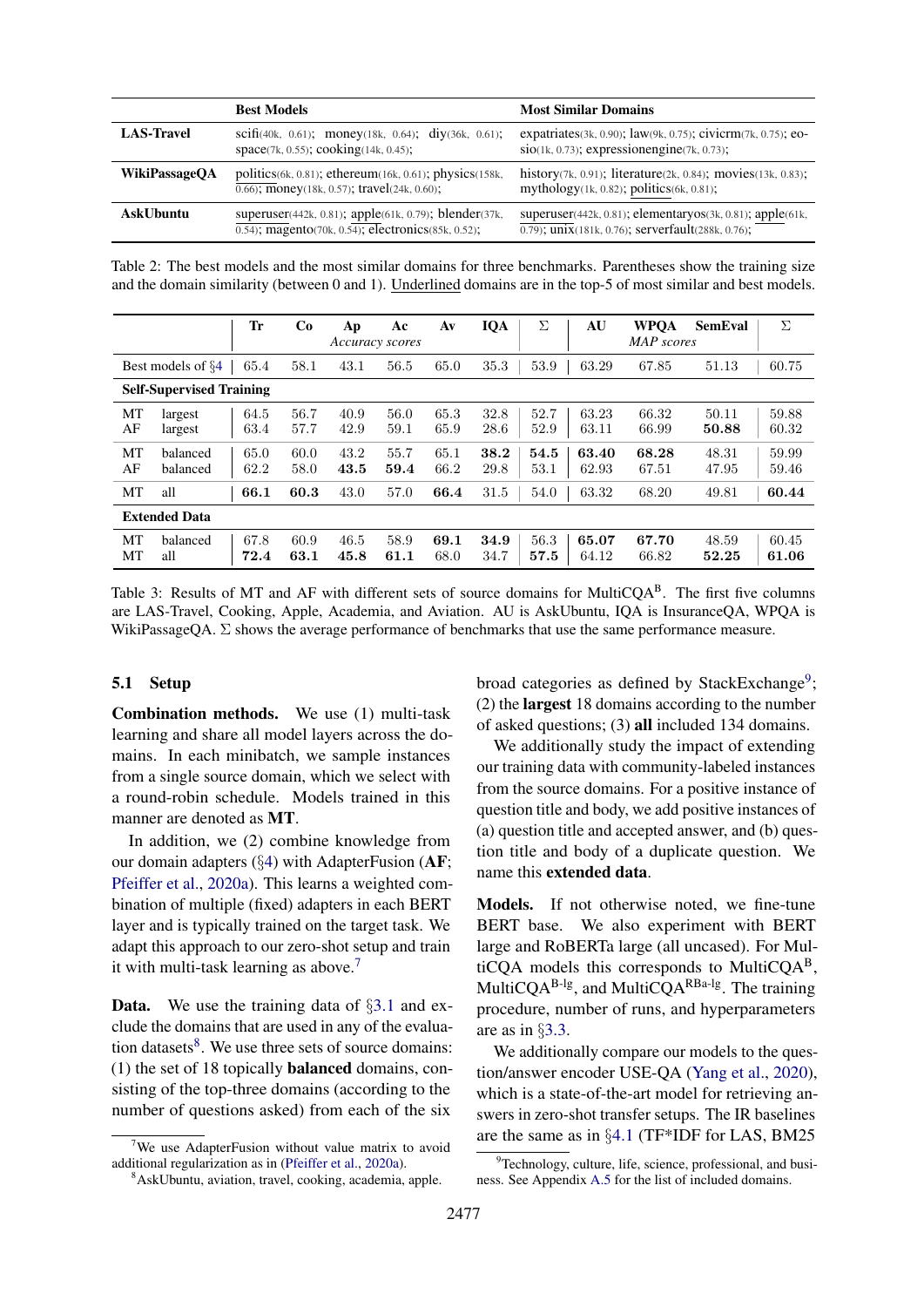for WikiPassageQA and InsuranceQA, and a search engine ranking for SemEval17—the official challenge baseline).

#### <span id="page-7-1"></span>5.2 Results

Multiple source domains. In Table [3,](#page-6-4) we show the results of MultiCQA<sup>B</sup> with MT and AF for the different sets of source domains, and compare this to the respective best single-domain models of §[4.](#page-3-1)

We observe that the balanced set of source domains achieves better results than combining domains with the largest training sets, which shows that diversity is more important than size. Most importantly, MT with data from *all* source domains outperforms the respective best single-domain model in 6 out of 9 benchmarks. This demonstrates that common problems of MT—catastrophic interference between training sets in particular—do not occur in our setup. This also reveals that combining source domains on a massive scale is possible.

MT and AF are both effective combination methods, with minor differences on most datasets. However, MT performs considerably better on InsuranceQA, which is a very narrow expert domain. The reason for this is that AF combines *fixed* domain-specific adapters, which can lead to reduced performances if all adapters are not related to the target domain. AF can also lead to better results, e.g., on LAS-Academia. We include an analysis of AF for these datasets in Appendix [A.3,](#page-12-2) where we also visualize the learned fusion weights. Interestingly, we find that the fusion weights do not differ much between the two datasets. However, when we remove a single adapter, we also observe that AF automatically replaces it with another adapter from a similar source domain, indicating that this approach is robust.

Additional labeled data. In Table [3,](#page-6-4) we also see that extending the training data of MT models with additional labeled data from question-answer pairs and question duplicates considerably and consistently improves the performances in 16 of 18 cases. This improves the performance of MT all on *all nine benchmarks*, which shows that our approach is very effective when combining a large number of smaller domains. Due to these consistent improvements, we train all our large MultiCQA models with *MT all* and the extended data.

Comparison to in-domain models. In Table [4,](#page-8-0) we compare our large MultiCQA models to the

in-domain state of the art. We find that the additional capacity of the models and the better initialization with RoBERTa considerably improves the zero-shot transfer performances (on average). Our best *zero-shot* MultiCQARBa-lg model outperforms USE-QA on eight benchmarks, and performs better than the previous *in-domain* state of the art on all LAS datasets and on SemEval17.

Our MultiCQA models are thus highly effective *and* re-usable across different domains and tasks. This clearly demonstrates the effectiveness and feasibility of training suitable models for zero-shot transfer that are widely applicable to different realistic settings.

Further in-domain fine-tuning. Finally, we show that MultiCQA<sup>RBa-lg</sup> is an effective initialization for in-domain fine-tuning. This leads to large gains and achieves state-of-the-art results on all nine benchmarks.

#### <span id="page-7-2"></span>6 Analysis

We manually inspect 50 instances of InsuranceQA and AskUbuntu for which our zero-shot transfer model MultiCQARBa-lg selects a wrong answer or an unrelated question. We find that the texts are always on-topic, i.e., many aspects of the question are included in the selected answers (InsuranceQA) or in the potentially similar questions (AskUbuntu). This includes keywords, phrases (often paraphrased), names, version numbers, etc. The most common source of error is that an important aspect of the question appears to be ignored or is (likely) not understood by the model. For instance, many aspects of the question might be mentioned in a potentially similar question on AskUbuntu, but in the wrong context. Table [5](#page-8-1) shows an example of such a case, and we provide more examples and additional details in Appendix [A.6.](#page-14-1) We find that this type of error affects 25 of 50 instances in AskUbuntu, and 10 of 50 instances InsuranceQA.[10](#page-7-0)

Future work could thus achieve further improvements by enhancing the overall understanding of question and answer texts. Current models seemingly match similar keywords or phrases of the questions and answers, often without truly understanding them in context.

<span id="page-7-0"></span> $10$ In 8/50 cases in AskUbuntu and 30/50 cases in InsuranceQA our model actually selects relevant texts, e.g., correct answers or similar questions (which are not labeled as such).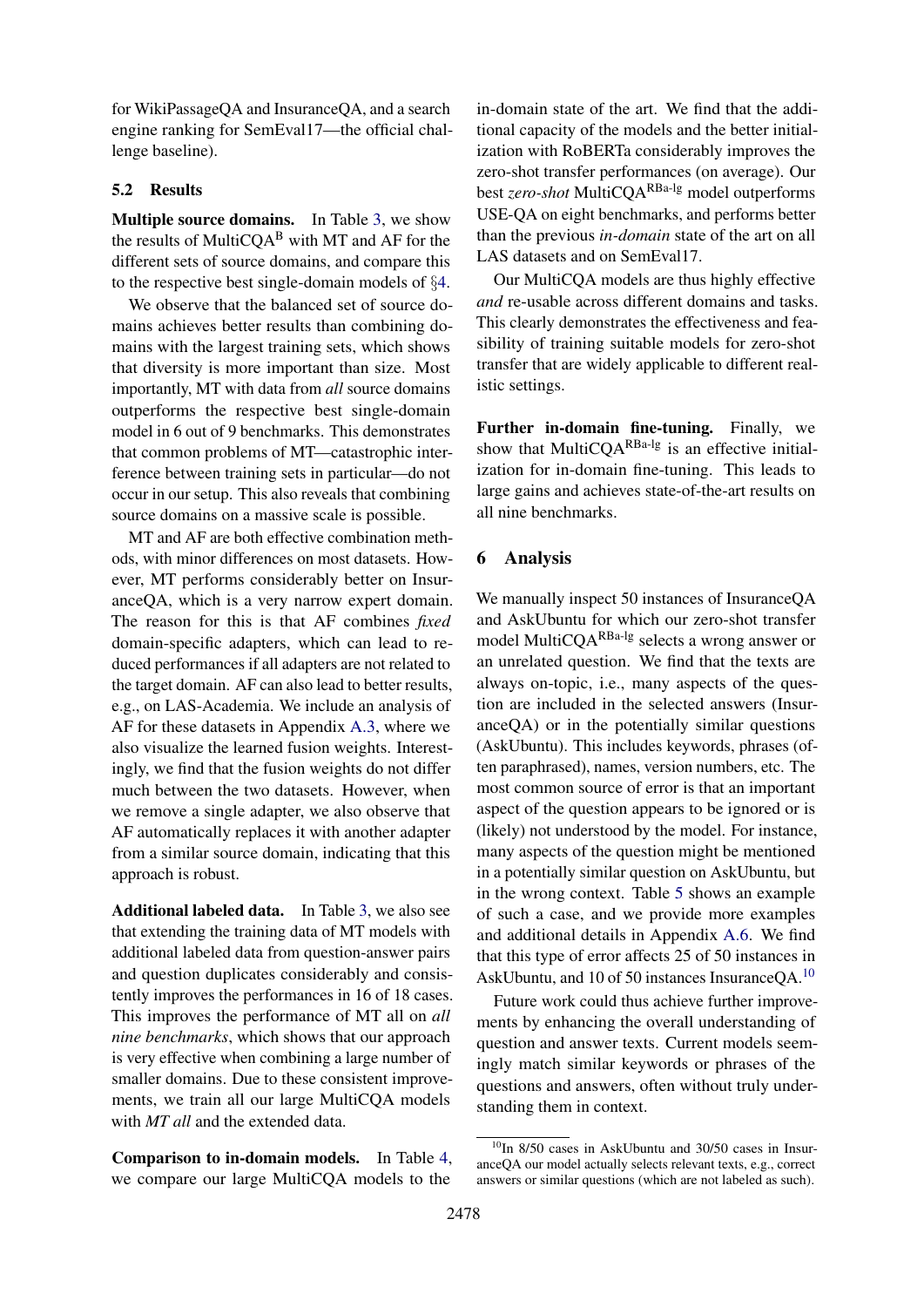<span id="page-8-0"></span>

|                           | Tr               | Co               | Aр<br>Accuracy scores | Ac               | Av               | <b>IQA</b>        | Σ    | AU                   | <b>WPQA</b><br><b>MAP</b> scores | <b>SemEval</b>  | Σ     |
|---------------------------|------------------|------------------|-----------------------|------------------|------------------|-------------------|------|----------------------|----------------------------------|-----------------|-------|
| IR Baselines              | 39.9             | 35.1             | 26.7                  | 32.2             | 41.9             | 24.9              | 33.4 | 54.10                | 53.00                            | 41.85           | 49.65 |
| <b>Zero-Shot Transfer</b> |                  |                  |                       |                  |                  |                   |      |                      |                                  |                 |       |
| USE-OA                    | 65.3             | 58.5             | 44.6                  | 46.2             | 53.1             | 35.1              | 50.4 | 67.81                | 53.15                            | 52.69           | 57.88 |
| MultiCQA <sup>B</sup>     | 72.4             | 63.1             | 45.8                  | 61.1             | 68.0             | 34.7              | 57.5 | 64.12                | 66.82                            | 52.25           | 61.06 |
| MultiCQA <sup>B-lg</sup>  | 75.5             | 64.6             | 50.0                  | 64.0             | 72.0             | 32.8              | 59.8 | 66.48                | 69.83                            | 51.56           | 62.62 |
| $MultiCQARBa-lg$          | 77.8             | 72.0             | 56.8                  | 70.4             | 76.6             | 41.9              | 65.9 | 63.29                | 73.29                            | 52.88           | 63.15 |
| <b>In-Domain Models</b>   |                  |                  |                       |                  |                  |                   |      |                      |                                  |                 |       |
| Previous SoTA             | $69.5^{\dagger}$ | $58.3^{\dagger}$ | $47.3^{\dagger}$      | $58.7^{\dagger}$ | $65.5^{\dagger}$ | $49.8^{\ddagger}$ | 58.2 | $69.13$ <sup>t</sup> | $74.90*$                         | $51.56^{\circ}$ | 64.76 |
| <b>BERT</b>               | 68.7             | 59.0             | 47.0                  | 59.0             | 64.5             | 42.2              | 56.7 | 67.31                | 75.09                            | 47.29           | 63.23 |
| BERT-lg                   | 72.5             | 62.4             | 47.2                  | 60.0             | 68.3             | 42.7              | 58.8 | 67.54                | 76.22                            | 45.86           | 63.20 |
| RoBERTa-lg                | 70.9             | 68.4             | 50.7                  | 66.3             | 68.7             | 44.9              | 61.6 | 70.18                | 79.74                            | 48.70           | 66.20 |
| MultiCQARBa-lg            | 80.5             | 76.8             | 60.2                  | 72.1             | 81.8             | 50.8              | 70.3 | 72.28                | 81.41                            | 53.61           | 69.10 |

Table 4: The results of zero-shot transfer and in-domain models. The first five columns are LAS-Travel, Cooking, Apple, Academia, and Aviation. AU is AskUbuntu, IQA is InsuranceQA, and WPQA is WikiPassageQA. Σ shows the average performance of benchmarks that use the same performance measure. <sup>†</sup> shows the scores of the best BERT models of (Rücklé et al., [2019b\)](#page-10-4),  $\ddagger$  is the MICRON model [\(Han et al.,](#page-9-14) [2019\)](#page-9-14),  $\star$  is the BERT model in [\(Ma](#page-10-18) [et al.,](#page-10-18) [2019\)](#page-10-3), and  $\circ$  is MV-DASE (Poerner and Schütze, 2019).

<span id="page-8-1"></span>Query question: Passing parameters to the installer for 14.04? The installer for 14.04 gave me no chance (that I took notice of) to pass parameters [...]

Most similar (MultiCQA<sup>RBa-lg</sup>): Which key combination would allow me to pass parameters to kernel? During boot I want to pass some parameters like the runlevel , nomodeset to kernel during the booting process [...]

Ground truth: How can i customize the Ubuntu installer? I would like to know how can I customize the Ubuntu installer not customize Ubuntu , I just want to modify the installer [...]

Table 5: A mistake of MultiCQA<sup>RBa-lg</sup> (zero-shot transfer) on AskUbuntu. The model likely does not understand the intention of the query, which is to change the behavior of the installer (and not merely passing parameters to something).

### 7 Conclusion

We studied the zero-shot transfer of text matching models on a massive scale, with 140 different source domains and nine benchmark datasets of non-factoid answer selection and question similarity tasks. By investigating such a large number of models, we provided an extensive comparison and fair baselines to combination methods, and were able to extensively analyze a large sample size.

We have shown that (1) BERT models trained in a self-supervised manner on cQA forum data transfer well to all our benchmarks, even across distant domains; (2) training data size and domain similarity are not suitable for predicting the zeroshot transfer performances, revealing that a broad

selection of source domains is crucial; (3) our MultiCQA approach that combines self-supervised and supervised training data across a large set of source domains outperforms many in-domain baselines and achieves state-of-the-art zero-shot performances on six benchmarks; (4) fine-tuning MultiCQ $A^{RBa-lg}$  in-domain further improves the performances and achieves state-of-the-art results on all nine benchmarks.

We clearly demonstrated the effectiveness and the relevance of zero-shot transfer in many realistic scenarios and believe that our work lays foundations for a wide range of research questions. For instance, combining our approach with additional pre-training objectives such as the Inverse Cloze Task [\(Chang et al.,](#page-9-15) [2020\)](#page-9-15) could substantially increase the amount of training data for the large quantity of smaller forums. Researchers could also use our 140 domain-specific adapters and investigate further combination techniques to make them even more broadly applicable.

#### Acknowledgements

This work was supported by the German Federal Ministry of Education and Research (BMBF) and the Hessen State Ministry for Higher Education, Research and the Arts within their joint support of the National Research Center for Applied Cybersecurity ATHENE; the German Research Foundation under grant EC 503/1-1 and GU 798/21-1; the BMBF under the promotional reference 01IS17050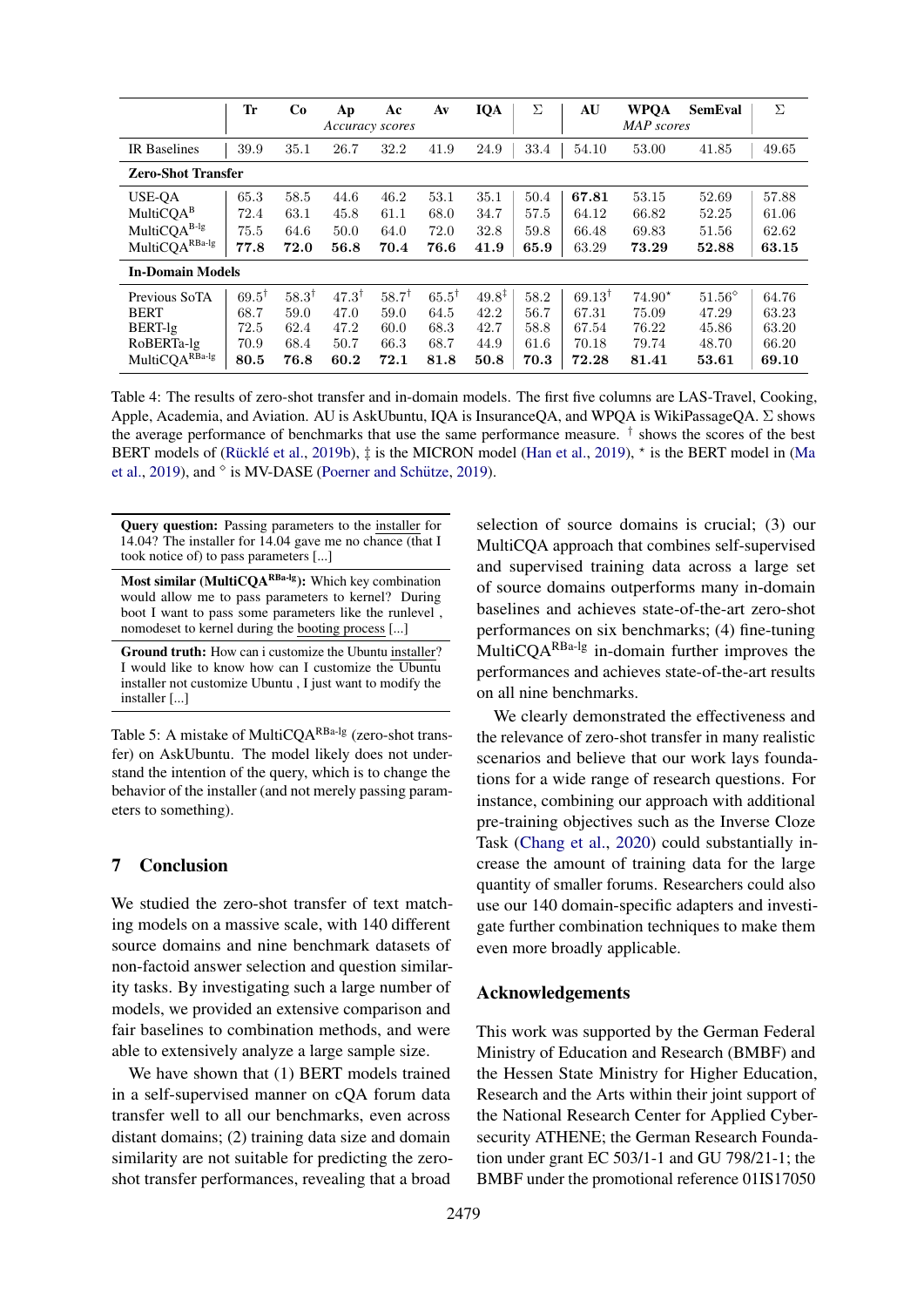(Software Campus); and the LOEWE initiative (Hesse, Germany) within the emergenCITY center.

## References

- <span id="page-9-13"></span>Zeynep Akkalyoncu Yilmaz, Wei Yang, Haotian Zhang, and Jimmy Lin. 2019. [Cross-domain mod](https://doi.org/10.18653/v1/D19-1352)[eling of sentence-level evidence for document re](https://doi.org/10.18653/v1/D19-1352)[trieval.](https://doi.org/10.18653/v1/D19-1352) In *Proceedings of the 2019 Conference on Empirical Methods in Natural Language Processing and the 9th International Joint Conference on Natural Language Processing (EMNLP 2019)*, pages 3490–3496, Hong Kong, China. Association for Computational Linguistics.
- <span id="page-9-0"></span>Daniel Cer, Mona Diab, Eneko Agirre, Iñigo Lopez-Gazpio, and Lucia Specia. 2017. [SemEval-2017](https://doi.org/10.18653/v1/S17-2001) [task 1: Semantic textual similarity multilingual and](https://doi.org/10.18653/v1/S17-2001) [crosslingual focused evaluation.](https://doi.org/10.18653/v1/S17-2001) In *Proceedings of the 11th International Workshop on Semantic Evaluation (SemEval-2017)*, pages 1–14, Vancouver, Canada. Association for Computational Linguistics.
- <span id="page-9-15"></span>Wei-Cheng Chang, Felix X Yu, Yin-Wen Chang, Yiming Yang, and Sanjiv Kumar. 2020. [Pre-training](https://arxiv.org/abs/2002.03932) [tasks for embedding-based large-scale retrieval.](https://arxiv.org/abs/2002.03932) In *International Conference on Learning Representations (ICLR 2020)*, Addis Ababa, Ethiopia.
- <span id="page-9-1"></span>Daniel Cohen, Liu Yang, and W. Bruce Croft. 2018. [WikiPassageQA: A benchmark collection for re](https://doi.org/10.1145/3209978.3210118)[search on non-factoid answer passage retrieval.](https://doi.org/10.1145/3209978.3210118) In *The 41st International ACM SIGIR Conference on Research and Development in Information Retrieval (SIGIR 2018)*, page 1165–1168, Ann Arbor, MI, USA. Association for Computing Machinery.
- <span id="page-9-6"></span>Jacob Devlin, Ming-Wei Chang, Kenton Lee, and Kristina Toutanova. 2019. [BERT: Pre-training of](https://doi.org/10.18653/v1/N19-1423) [deep bidirectional transformers for language under](https://doi.org/10.18653/v1/N19-1423)[standing.](https://doi.org/10.18653/v1/N19-1423) In *Proceedings of the 2019 Conference of the North American Chapter of the Association for Computational Linguistics: Human Language Technologies (NAACL 2019)*, pages 4171–4186, Minneapolis, Minnesota. Association for Computational Linguistics.
- <span id="page-9-12"></span>Cicero Dos Santos, Luciano Barbosa, Dasha Bogdanova, and Bianca Zadrozny. 2015. [Learning hy](https://doi.org/10.3115/v1/P15-2114)[brid representations to retrieve semantically equiv](https://doi.org/10.3115/v1/P15-2114)[alent questions.](https://doi.org/10.3115/v1/P15-2114) In *Proceedings of the 53rd Annual Meeting of the Association for Computational Linguistics and the 7th International Joint Conference on Natural Language Processing (ACL 2015)*, pages 694–699. Association for Computational Linguistics.
- <span id="page-9-8"></span>Cicero Dos Santos, Ming Tan, Bing Xiang, and Bowen Zhou. 2016. [Attentive Pooling Networks.](https://arxiv.org/abs/1602.03609) *arXiv preprint arXiv:1602.03609*.
- <span id="page-9-2"></span>Minwei Feng, Bing Xiang, Michael R. Glass, Lidan Wang, and Bowen Zhou. 2015. [Applying deep learn](https://doi.org/10.1109/ASRU.2015.7404872)[ing to answer selection: A study and an open task.](https://doi.org/10.1109/ASRU.2015.7404872) In

*2015 IEEE Workshop on Automatic Speech Recognition and Understanding (ASRU 2015)*, pages 813– 820.

- <span id="page-9-11"></span>Adam Fisch, Alon Talmor, Robin Jia, Minjoon Seo, Eunsol Choi, and Danqi Chen. 2019. [MRQA 2019](https://doi.org/10.18653/v1/D19-5801) [shared task: Evaluating generalization in reading](https://doi.org/10.18653/v1/D19-5801) [comprehension.](https://doi.org/10.18653/v1/D19-5801) In *Proceedings of the 2nd Workshop on Machine Reading for Question Answering*, pages 1–13, Hong Kong, China. Association for Computational Linguistics.
- <span id="page-9-10"></span>Siddhant Garg, Thuy Vu, and Alessandro Moschitti. 2020. [TANDA: Transfer and adapt pre-trained trans](https://arxiv.org/abs/1911.04118)[former models for answer sentence selection.](https://arxiv.org/abs/1911.04118) In *Proceedings of the 34th AAAI Conference on Artificial Intelligence (AAAI 2020)*. Association for the Advancement of Artificial Intelligence.
- <span id="page-9-4"></span>Mandy Guo, Yinfei Yang, Daniel Cer, Qinlan Shen, and Noah Constant. 2020. [MultiReQA: A cross](https://arxiv.org/abs/2005.02507)[domain evaluation for retrieval question answering](https://arxiv.org/abs/2005.02507) [models.](https://arxiv.org/abs/2005.02507) *arXiv preprint arXiv:2005.02507*.
- <span id="page-9-14"></span>Hojae Han, Seungtaek Choi, Haeju Park, and Seungwon Hwang. 2019. [MICRON: Multigranular inter](https://doi.org/10.18653/v1/D19-1601)[action for contextualizing RepresentatiON in non](https://doi.org/10.18653/v1/D19-1601)[factoid question answering.](https://doi.org/10.18653/v1/D19-1601) In *Proceedings of the 2019 Conference on Empirical Methods in Natural Language Processing and the 9th International Joint Conference on Natural Language Processing (EMNLP 2019)*, pages 5890–5895, Hong Kong, China. Association for Computational Linguistics.
- <span id="page-9-9"></span>Helia Hashemi, Mohammad Aliannejadi, Hamed Zamani, and W Bruce Croft. 2020. [ANTIQUE: A](https://arxiv.org/abs/1905.08957) [non-factoid question answering benchmark.](https://arxiv.org/abs/1905.08957) In *European Conference on Information Retrieval (ECIR 2020)*, pages 166–173, Lisbon, Portugal. Springer.
- <span id="page-9-5"></span>Neil Houlsby, Andrei Giurgiu, Stanislaw Jastrzkebski, Bruna Morrone, Quentin de Laroussilhe, Andrea Gesmundo, Mona Attariyan, and Sylvain Gelly. 2019. [Parameter-efficient transfer learning for NLP.](http://proceedings.mlr.press/v97/houlsby19a.html) In *Proceedings of the 36th International Conference on Machine Learning (ICML 2019)*, pages 2790– 2799, Long Beach, California, USA.
- <span id="page-9-3"></span>Tao Lei, Hrishikesh Joshi, Regina Barzilay, Tommi Jaakkola, Kateryna Tymoshenko, Alessandro Mos-chitti, and Lluís Màrquez. 2016. [Semi-supervised](https://doi.org/10.18653/v1/N16-1153) [question retrieval with gated convolutions.](https://doi.org/10.18653/v1/N16-1153) In *Proceedings of the 2016 Conference of the North American Chapter of the Association for Computational Linguistics: Human Language Technologies (NAACL 2016)*, pages 1279–1289, San Diego, California. Association for Computational Linguistics.
- <span id="page-9-7"></span>Yinhan Liu, Myle Ott, Naman Goyal, Jingfei Du, Mandar Joshi, Danqi Chen, Omer Levy, Mike Lewis, Luke Zettlemoyer, and Veselin Stoyanov. 2019. [RoBERTa: A robustly optimized BERT pretraining](https://arxiv.org/abs/1907.11692) [approach.](https://arxiv.org/abs/1907.11692) *arXiv preprint arXiv:1907.11692*.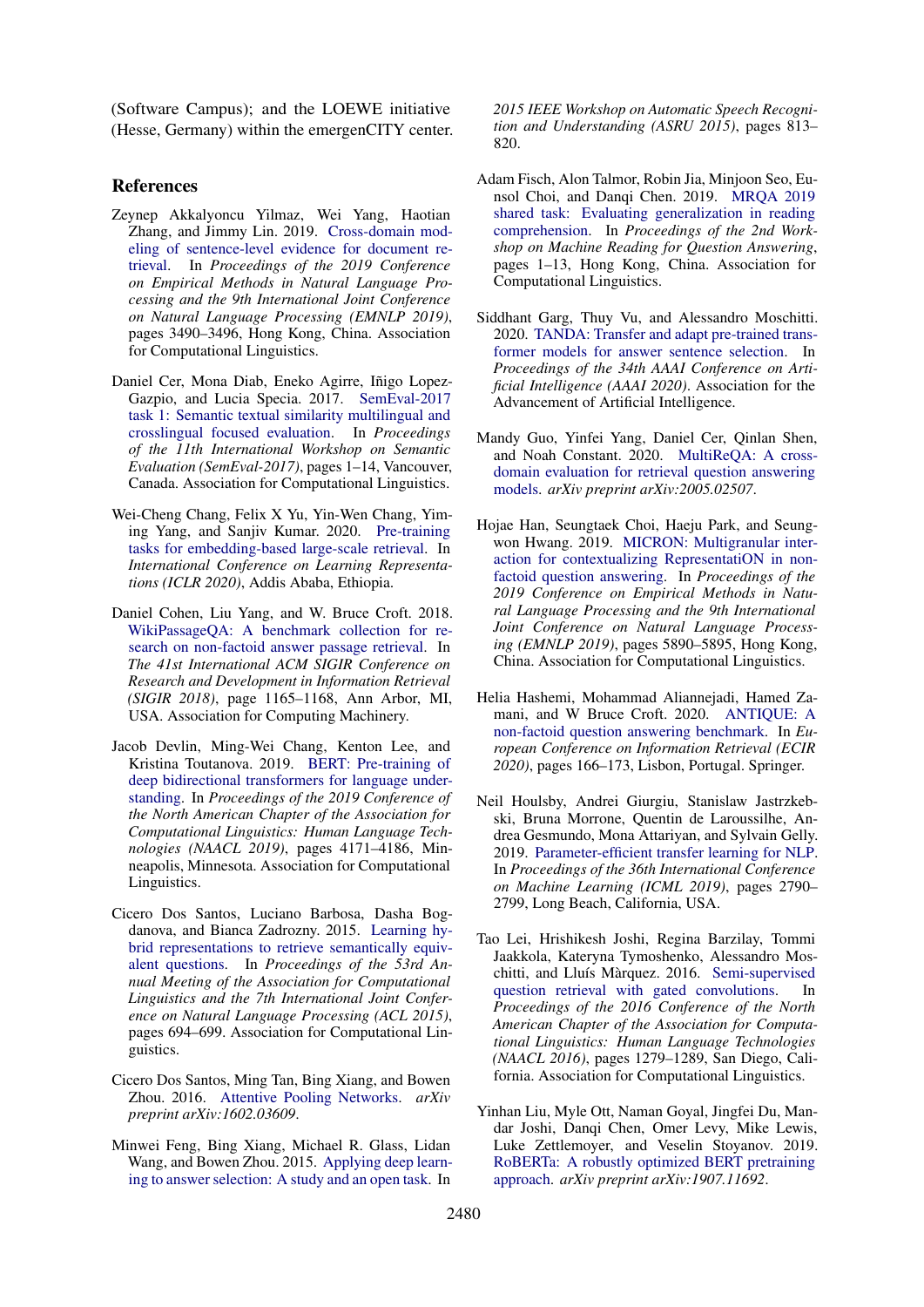- <span id="page-10-14"></span>Ji Ma, Ivan Korotkov, Yinfei Yang, Keith Hall, and Ryan McDonald. 2020. [Zero-shot neural re](https://arxiv.org/abs/2004.14503)[trieval via domain-targeted synthetic query genera](https://arxiv.org/abs/2004.14503)[tion.](https://arxiv.org/abs/2004.14503) *arXiv preprint arXiv:2004.14503*.
- <span id="page-10-18"></span>Xiaofei Ma, Peng Xu, Zhiguo Wang, Ramesh Nallapati, and Bing Xiang. 2019. [Universal text representa](https://arxiv.org/abs/1910.07973)[tion from BERT: An empirical study.](https://arxiv.org/abs/1910.07973) *arXiv preprint arXiv:1910.07973*.
- <span id="page-10-15"></span>Sean MacAvaney, Andrew Yates, Kai Hui, and Ophir Frieder. 2019. [Content-based weak supervision for](https://doi.org/10.1145/3331184.3331316) [ad-hoc re-ranking.](https://doi.org/10.1145/3331184.3331316) In *Proceedings of the 42nd International ACM SIGIR Conference on Research and Development in Information Retrieval (SIGIR 2019)*, page 993–996, Paris, France. Association for Computing Machinery.
- <span id="page-10-11"></span>Yosi Mass, Haggai Roitman, Shai Erera, Or Rivlin, Bar Weiner, and David Konopnicki. 2019. [A](https://arxiv.org/abs/1908.06780) [study of BERT for non-factoid question-answering](https://arxiv.org/abs/1908.06780) [under passage length constraints.](https://arxiv.org/abs/1908.06780) *arXiv preprint arXiv:1908.06780*.
- <span id="page-10-0"></span>Preslav Nakov, Doris Hoogeveen, Lluís Màrquez, Alessandro Moschitti, Hamdy Mubarak, Timothy Baldwin, and Karin Verspoor. 2017. [SemEval-2017](https://doi.org/10.18653/v1/S17-2003) [task 3: Community question answering.](https://doi.org/10.18653/v1/S17-2003) In *Proceedings of the 11th International Workshop on Semantic Evaluation (SemEval-2017)*, pages 27–48, Vancouver, Canada. Association for Computational Linguistics.
- <span id="page-10-13"></span>Rodrigo Nogueira and Kyunghyun Cho. 2019. [Pas](https://arxiv.org/abs/1901.04085)[sage re-ranking with BERT.](https://arxiv.org/abs/1901.04085) *arXiv preprint arXiv:1901.04085*.
- <span id="page-10-7"></span>Jonas Pfeiffer, Aishwarya Kamath, Andreas Rücklé, Kyunghyun Cho, and Iryna Gurevych. 2020a. [AdapterFusion: Non-destructive task composi](https://arxiv.org/abs/2005.00247)[tion for transfer learning.](https://arxiv.org/abs/2005.00247) *arXiv preprint arXiv:2005.00247*.
- <span id="page-10-8"></span>Jonas Pfeiffer, Andreas Rücklé, Clifton Poth, Aishwarya Kamath, Ivan Vulić, Sebastian Ruder, Kyunghyun Cho, and Iryna Gurevych. 2020b. [AdapterHub: A framework for adapting transform](https://arxiv.org/abs/2007.07779)[ers.](https://arxiv.org/abs/2007.07779) In *Proceedings of the 2020 Conference on Empirical Methods in Natural Language Processing (EMNLP 2020)*, Online.
- <span id="page-10-3"></span>Nina Poerner and Hinrich Schütze. 2019. [Multi](https://doi.org/10.18653/v1/D19-1173)[view domain adapted sentence embeddings for low](https://doi.org/10.18653/v1/D19-1173)[resource unsupervised duplicate question detection.](https://doi.org/10.18653/v1/D19-1173) In *Proceedings of the 2019 Conference on Empirical Methods in Natural Language Processing and the 9th International Joint Conference on Natural Language Processing (EMNLP 2019)*, pages 1630– 1641, Hong Kong, China. Association for Computational Linguistics.
- <span id="page-10-6"></span>Sylvestre-Alvise Rebuffi, Hakan Bilen, and Andrea Vedaldi. 2017. [Learning multiple visual domains](http://papers.nips.cc/paper/6654-learning-multiple-visual-domains-with-residual-adapters) [with residual adapters.](http://papers.nips.cc/paper/6654-learning-multiple-visual-domains-with-residual-adapters) In *Advances in Neural Information Processing Systems (NeurIPS 2017)*, pages 506–516, Long Beach, CA, USA.
- <span id="page-10-17"></span>Nils Reimers and Iryna Gurevych. 2019. [Sentence-](https://doi.org/10.18653/v1/D19-1410)[BERT: Sentence embeddings using Siamese BERT](https://doi.org/10.18653/v1/D19-1410)[networks.](https://doi.org/10.18653/v1/D19-1410) In *Proceedings of the 2019 Conference on Empirical Methods in Natural Language Processing and the 9th International Joint Conference on Natural Language Processing (EMNLP 2019)*, pages 3980–3990, Hong Kong, China. Association for Computational Linguistics.
- <span id="page-10-12"></span>Alexandre Rochette, Yadollah Yaghoobzadeh, and Timothy J Hazen. 2019. [Unsupervised domain adap](https://arxiv.org/abs/1911.02645)[tation of contextual embeddings for low-resource](https://arxiv.org/abs/1911.02645) [duplicate question detection.](https://arxiv.org/abs/1911.02645) *arXiv preprint arXiv:1911.02645*.
- <span id="page-10-10"></span>Andreas Rücklé and Iryna Gurevych. 2017. [Repre](https://www.aclweb.org/anthology/W17-6935)[sentation learning for answer selection with LSTM](https://www.aclweb.org/anthology/W17-6935)[based importance weighting.](https://www.aclweb.org/anthology/W17-6935) In *Proceedings of the 12th International Conference on Computational Semantics (IWCS 2017)*. Association for Computational Linguistics.
- <span id="page-10-5"></span>Andreas Rücklé, Nafise Sadat Moosavi, and Irvna Gurevych. 2019a. [COALA: A neural coverage](https://doi.org/10.1609/aaai.v33i01.33016932)[based approach for long answer selection with small](https://doi.org/10.1609/aaai.v33i01.33016932) [data.](https://doi.org/10.1609/aaai.v33i01.33016932) In *Proceedings of the 33rd AAAI Conference on Artificial Intelligence (AAAI 2019)*, pages 6932– 6939. Association for the Advancement of Artificial Intelligence.
- <span id="page-10-4"></span>Andreas Rücklé, Nafise Sadat Moosavi, and Iryna Gurevych. 2019b. [Neural duplicate question detec](https://doi.org/10.18653/v1/D19-1171)[tion without labeled training data.](https://doi.org/10.18653/v1/D19-1171) In *Proceedings of the 2019 Conference on Empirical Methods in Natural Language Processing and the 9th International Joint Conference on Natural Language Processing (EMNLP 2019)*, pages 1607–1617, Hong Kong, China. Association for Computational Linguistics.
- <span id="page-10-2"></span>Darsh Shah, Tao Lei, Alessandro Moschitti, Salvatore Romeo, and Preslav Nakov. 2018. [Adversarial do](https://doi.org/10.18653/v1/D18-1131)[main adaptation for duplicate question detection.](https://doi.org/10.18653/v1/D18-1131) In *Proceedings of the 2018 Conference on Empirical Methods in Natural Language Processing (EMNLP 2018)*, pages 1056–1063, Brussels, Belgium. Association for Computational Linguistics.
- <span id="page-10-16"></span>Alon Talmor and Jonathan Berant. 2019. [MultiQA: An](https://doi.org/10.18653/v1/P19-1485) [empirical investigation of generalization and trans](https://doi.org/10.18653/v1/P19-1485)[fer in reading comprehension.](https://doi.org/10.18653/v1/P19-1485) In *Proceedings of the 57th Annual Meeting of the Association for Computational Linguistics (ACL 2019)*, pages 4911–4921, Florence, Italy. Association for Computational Linguistics.
- <span id="page-10-9"></span>Ming Tan, Cicero dos Santos, Bing Xiang, and Bowen Zhou. 2016. [Improved representation learning for](https://doi.org/10.18653/v1/P16-1044) [question answer matching.](https://doi.org/10.18653/v1/P16-1044) In *Proceedings of the 54th Annual Meeting of the Association for Computational Linguistics (ACL 2016)*, pages 464–473, Berlin, Germany. Association for Computational Linguistics.
- <span id="page-10-1"></span>Yi Tay, Minh C. Phan, Luu Anh Tuan, and Siu Cheung Hui. 2017. [Learning to rank question answer](https://doi.org/10.1145/3077136.3080790)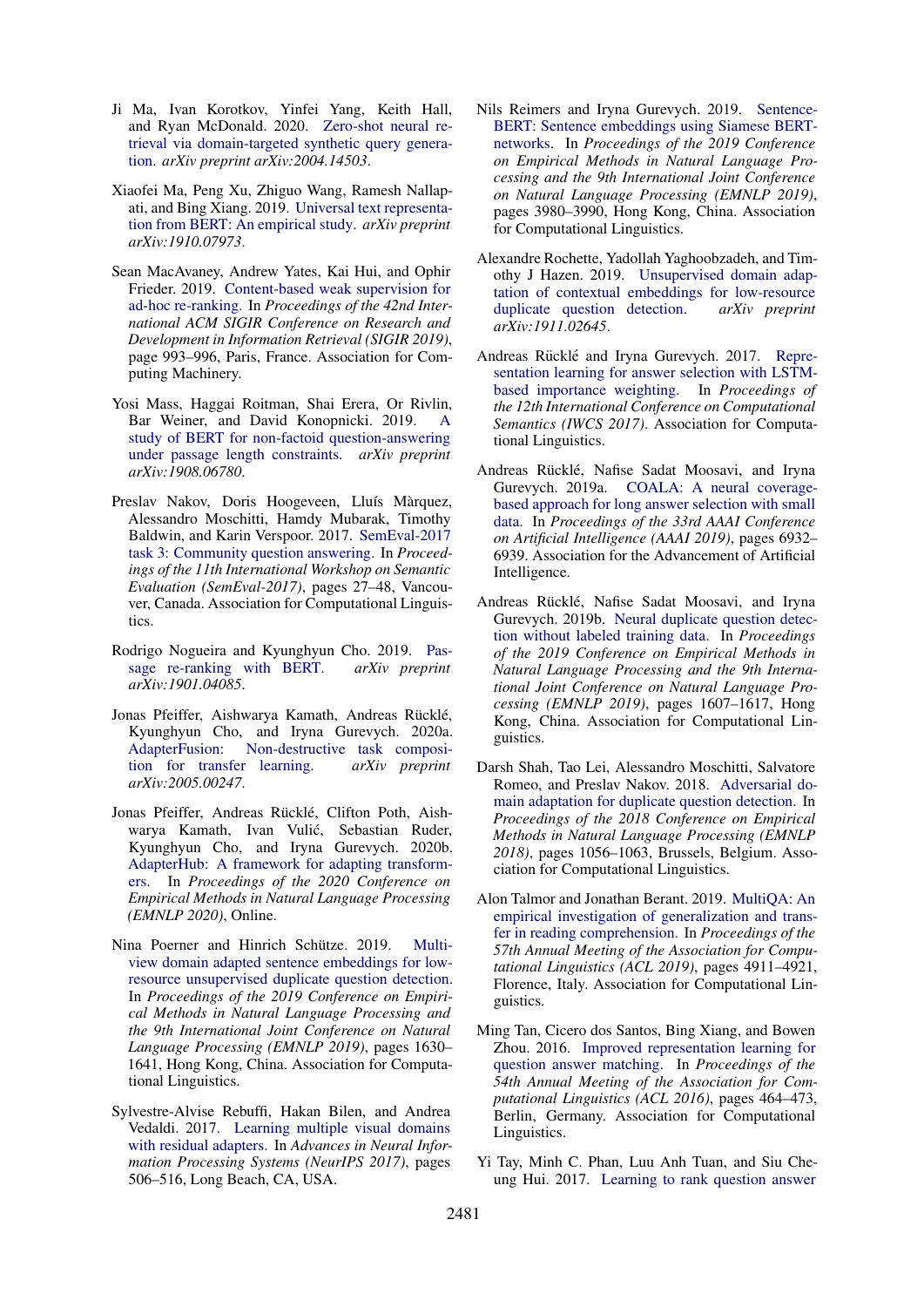[pairs with holographic dual LSTM architecture.](https://doi.org/10.1145/3077136.3080790) In *Proceedings of the 40th International ACM SIGIR Conference on Research and Development in Information Retrieval (SIGIR 2017)*, page 695–704, Shinjuku, Tokyo, Japan. Association for Computing Machinery.

- <span id="page-11-1"></span>Suzan Verberne, Lou Boves, Nelleke Oostdijk, and Peter-Arno Coppen. 2010. [What Is Not in the Bag](https://doi.org/10.1162/coli.2010.09-032-R1-08-034) [of Words for Why-QA?](https://doi.org/10.1162/coli.2010.09-032-R1-08-034) *Computational Linguistics*, 36(2):229–245.
- <span id="page-11-3"></span>Bingning Wang, Kang Liu, and Jun Zhao. 2016. [Inner](https://doi.org/10.18653/v1/P16-1122) [attention based recurrent neural networks for answer](https://doi.org/10.18653/v1/P16-1122) [selection.](https://doi.org/10.18653/v1/P16-1122) In *Proceedings of the 54th Annual Meeting of the Association for Computational Linguistics (ACL 2016)*, pages 1288–1297, Berlin, Germany. Association for Computational Linguistics.
- <span id="page-11-0"></span>Shuohang Wang and Jing Jiang. 2017. [A Compare-](https://arxiv.org/abs/1611.01747)[Aggregate Model for Matching Text Sequences.](https://arxiv.org/abs/1611.01747) *International Conference on Learning Representations (ICLR 2017)*.
- <span id="page-11-2"></span>Yinfei Yang, Daniel Cer, Amin Ahmad, Mandy Guo, Jax Law, Noah Constant, Gustavo Hernandez Abrego, Steve Yuan, Chris Tar, Yun-hsuan Sung, Brian Strope, and Ray Kurzweil. 2020. [Multilingual](https://doi.org/10.18653/v1/2020.acl-demos.12) [universal sentence encoder for semantic retrieval.](https://doi.org/10.18653/v1/2020.acl-demos.12) In *Proceedings of the 58th Annual Meeting of the Association for Computational Linguistics: System Demonstrations*, pages 87–94, Online. Association for Computational Linguistics.
- <span id="page-11-4"></span>Kaitao Zhang, Chenyan Xiong, Zhenghao Liu, and Zhiyuan Liu. 2020. [Selective weak supervision for](https://doi.org/10.1145/3366423.3380131) [neural information retrieval.](https://doi.org/10.1145/3366423.3380131) In *Proceedings of The Web Conference 2020 (WWW 2020)*, page 474–485, Taipei, Taiwan. Association for Computing Machinery.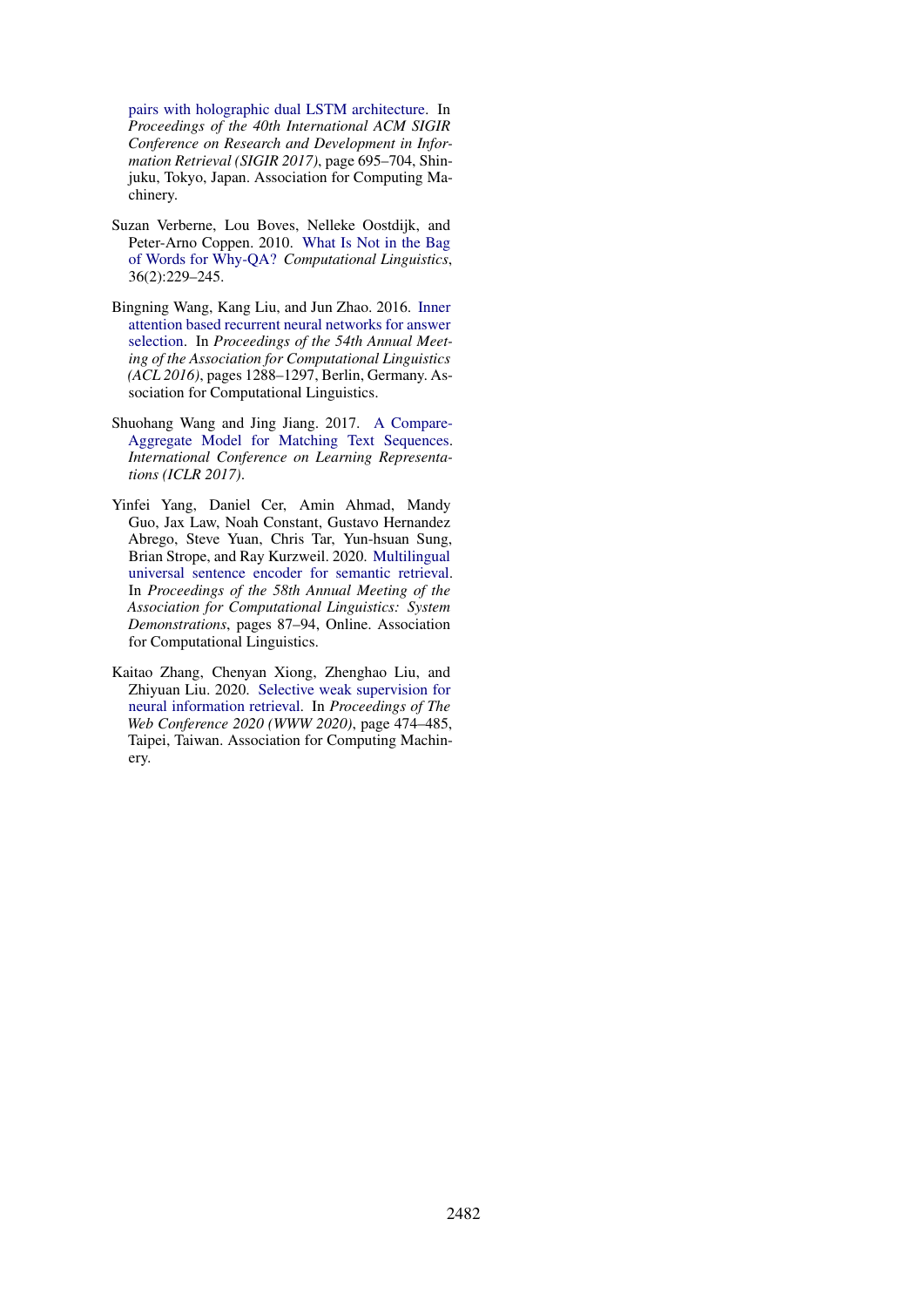#### A Appendices

### <span id="page-12-0"></span>A.1 Hyperparameters

For computational and memory reasons we limit the maximum sequence length to 300 tokens (instead of the maximum of 512 in BERT) for all our models. Similar sequence lengths are commonly used on the benchmarks that we study (e.g., [Mass](#page-10-11) [et al.,](#page-10-11) [2019;](#page-10-11) [Tan et al.,](#page-10-9) [2016\)](#page-10-9).

For all experiments, we use a batch size of 32 and a linear warmup schedule over one epoch. We train all models for 20 epochs with early stopping of in-domain models, and without early stopping for zero-shot transfer.

For full model fine-tuning on SemEval17, we use a learning rate of  $5 \times 10^{-5}$ , due to the very small size of the data set. In all other cases with full model fine-tuning, we use learning rates that we optimized on WikiPassageQA and InsuranceQA. For this, we explored the manual selection of learning rates of 0.001, 0.0001, and  $5 \times 10^{-5}$ . The development scores on InsuranceQA are 43.25, 40.00, and 39.25 (accuracy), respectively. The development scores on WikiPassageQA are 72.69, 71.93, 72.26 (MAP), respectively. We thus chose 0.001 as a learning rate when fine-tuning BERT (and RoBERTa) models.

For the training of adapters and AdapterFusion, we use the learning rates as recommended in [\(Pfeif](#page-10-7)[fer et al.,](#page-10-7) [2020a\)](#page-10-7), which are 0.0001 and  $5 \times 10^{-5}$ , respectively.

#### A.2 Computing Infrastructure

We used a heterogenous cluster with different types of GPUs for our experiments. Our most demanding experiments with RoBERTa-large were performed with one NVIDIA Tesla V100 GPU and 32GB memory (per experiment). To train the models with a batchsize of 32, we used accumulation of gradients over two smaller mini-batches of size 16. One epoch with all source domains trains for on average 97 minutes. The remaining experiments were split across NVIDIA Tesla V100/P100 GPUs (32GB), and NVIDIA Titan RTX (24GB).

## <span id="page-12-2"></span>A.3 AdapterFusion (AF) on LAS-Academia and InsuranceQA

AdapterFusion learns a weighted combination of adapter outputs in each BERT layer, which is dependent on the layer input. Similar to [Pfeiffer et al.](#page-10-7) [\(2020a\)](#page-10-7), we can thus plot the activations of the individual adapters for different benchmarks in order to

analyze which source domains are most impactful. Further, this allows us to observe how the activations differ across different benchmarks.

In Figure [4](#page-13-0) and in Figure [5](#page-13-0) we plot the activatations for *AF balanced* on LAS-Academia and on InsuranceQA, which were the best and worst transfer datasets of this approach, respectively (compared to MT; see  $\S$ [5.2\)](#page-7-1). We find, that the activations are very similar across the two benchmarks, which indicates that our model learns to focus less on the model input. This shows that some adapters are better suited than others for individual BERT layers, e.g., the adapter for the 'English' domain dominates layers 9 and 10, and 'OpenSource' as well as 'StackExchange' adapters dominate layer 11.

When transferring to the narrow expert domain InsuranceQA, interestingly, the same adapters are activated in BERT layers, with slightly different strengths as compared to LAS-Academia. This means that specific combinations of the same adapters are helpful for a variety of downstream tasks.

To investigate the impact of single most important adapters and how they affect the performance of AF, we *remove* the adapter of the *English* domain—which has the strongest activations in AF balanced—and plot the result for LAS-Academia in Figure [6.](#page-13-0) We observe that AF, now increases the activation of the 'Ell' (English language learners) adapter (see layer 9). This shows that AF has learned to utilize particular types of information encoded in adapters that exploit similar attributes, rather than combining a fixed selection of adapters. If, like in this scenario, the adapter is no longer available, AF extracts the information from other, similar adapters. This validates the effectiveness of AF as well as that different kinds of information are stored within the different layers of adapters.

#### <span id="page-12-1"></span>A.4 Individual Transfer: Best Models and Most Similar Domains

We show the best models and most similar domains for all benchmark in Table [6](#page-14-2) (we have provided an excerpt of that in Table [2](#page-6-0) of the paper). In particular, we see that the best source domains vary across the different benchmarks. Often, the best models are not from intuitively close domains nor from domains with large training sets.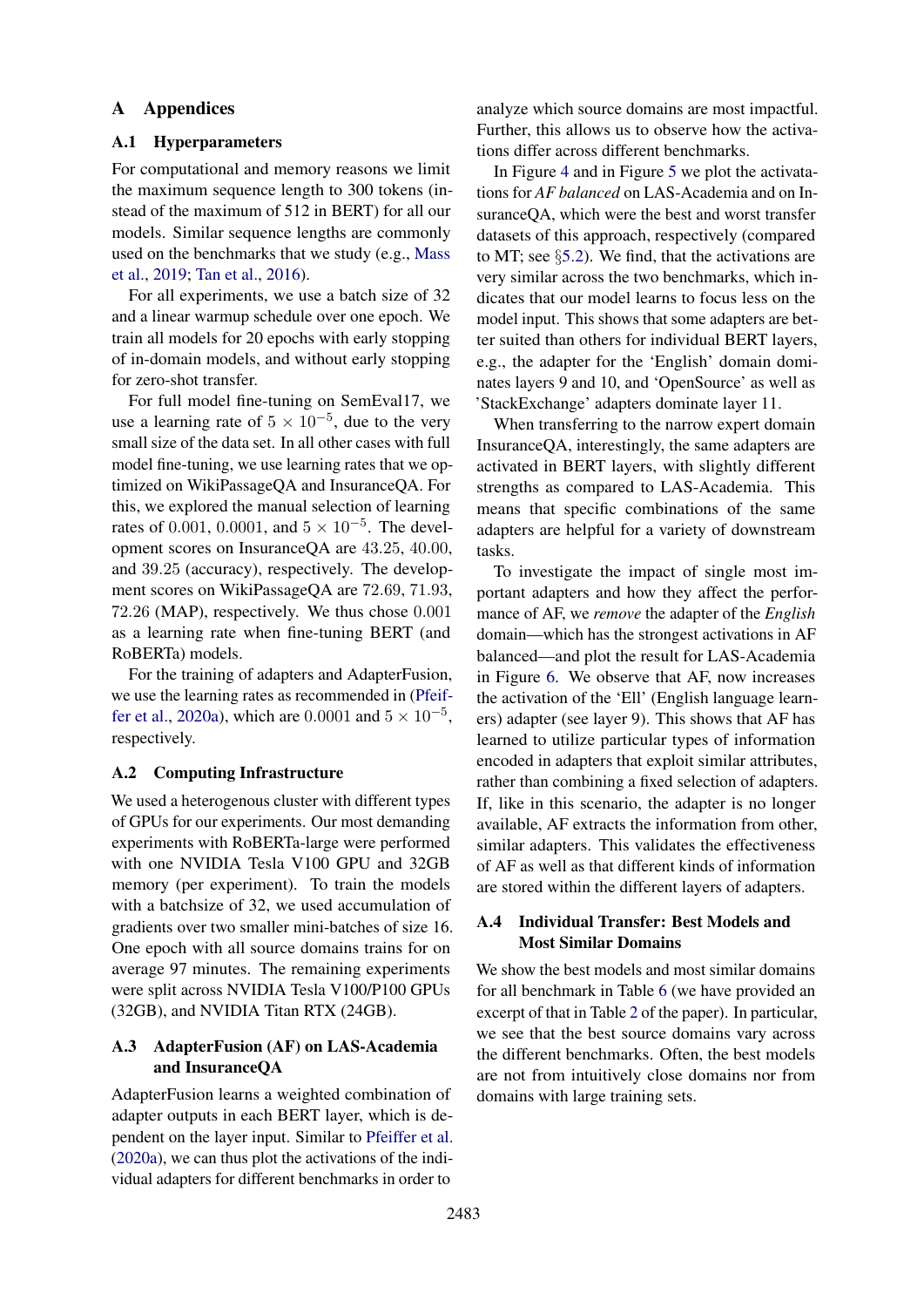<span id="page-13-0"></span>

|               |              |                |       |                |       | AF balanced → LAS-Academia |                |       |       |       |       |       |
|---------------|--------------|----------------|-------|----------------|-------|----------------------------|----------------|-------|-------|-------|-------|-------|
| ell           | 0.11         | 0.098          | 0.11  | 0.087          | 0.059 | 0.051                      | 0.047          | 0.068 | 0.12  | 0.041 | 0.044 | 0.05  |
| gaming        | 0.064        | 0.05           | 0.043 | 0.046          | 0.065 | 0.06                       | 0.069          | 0.041 | 0.034 | 0.05  | 0.036 | 0.055 |
| english       | 0.081        | 0.096          | 0.082 | 0.13           | 0.067 | 0.13                       | 0.046          | 0.037 | 0.25  | 0.29  | 0.058 | 0.054 |
| serverfault   | 0.075        | 0.063          | 0.079 | 0.061          | 0.057 | 0.069                      | 0.065          | 0.068 | 0.035 | 0.041 | 0.034 | 0.048 |
| superuser     | 0.072        | 0.066          | 0.044 | 0.035          | 0.044 | 0.053                      | 0.059          | 0.066 | 0.047 | 0.049 | 0.036 | 0.058 |
| stackoverflow | 0.054        | 0.054          | 0.056 | 0.076          | 0.089 | 0.089                      | 0.1            | 0.053 | 0.029 | 0.033 | 0.2   | 0.051 |
| writers       | 0.039        | 0.044          | 0.058 | 0.03           | 0.059 | 0.044                      | 0.032          | 0.025 | 0.034 | 0.032 | 0.037 | 0.054 |
| opensource    | 0.043        | 0.037          | 0.043 | 0.031          | 0.045 | 0.034                      | 0.046          | 0.037 | 0.034 | 0.038 | 0.1   | 0.044 |
| workplace     | 0.036        | 0.076          | 0.043 | 0.03           | 0.035 | 0.04                       | 0.035          | 0.04  | 0.04  | 0.041 | 0.075 | 0.094 |
| physics       | 0.046        | 0.046          | 0.061 | 0.045          | 0.045 | 0.057                      | 0.083          | 0.073 | 0.051 | 0.03  | 0.04  | 0.055 |
| stats         | 0.056        | 0.037          | 0.049 | 0.16           | 0.072 | 0.061                      | 0.083          | 0.17  | 0.055 | 0.039 | 0.093 | 0.056 |
| math          | 0.065        | 0.073          | 0.068 | 0.07           | 0.089 | 0.067                      | 0.065          | 0.13  | 0.071 | 0.06  | 0.053 | 0.056 |
| scifi         | 0.027        | 0.038          | 0.046 | 0.027          | 0.036 | 0.053                      | 0.067          | 0.018 | 0.032 | 0.026 | 0.034 | 0.05  |
| graphicdesign | 0.048        | 0.058          | 0.05  | 0.038          | 0.032 | 0.041                      | 0.055          | 0.033 | 0.039 | 0.041 | 0.034 | 0.057 |
| diy           | 0.049        | 0.052          | 0.034 | 0.041          | 0.046 | 0.049                      | 0.039          | 0.034 | 0.04  | 0.03  | 0.029 | 0.061 |
| quant         | 0.038        | 0.039          | 0.035 | 0.027          | 0.071 | 0.04                       | 0.042          | 0.041 | 0.024 | 0.039 | 0.034 | 0.051 |
| pm            | 0.048        | 0.039          | 0.039 | 0.035          | 0.051 | 0.029                      | 0.035          | 0.026 | 0.034 | 0.042 | 0.03  | 0.052 |
| patents       | 0.047        | 0.036          | 0.057 | 0.026          | 0.039 | 0.036                      | 0.031          | 0.039 | 0.029 | 0.072 | 0.031 | 0.055 |
|               | $\mathbf{1}$ | $\overline{2}$ | 3     | $\overline{4}$ | 5     | 6                          | $\overline{7}$ | 8     | 9     | 10    | 11    | 12    |

Figure 4: Adapter activations in individual BERT layers for AF balanced when transferring to LAS-Academia.

|               |              |       |       |       |       | AF balanced $\rightarrow$ InsuranceQA |                |       |       |       |       |       |
|---------------|--------------|-------|-------|-------|-------|---------------------------------------|----------------|-------|-------|-------|-------|-------|
| ell           | 0.11         | 0.092 | 0.11  | 0.088 | 0.059 | 0.049                                 | 0.044          | 0.068 | 0.13  | 0.038 | 0.04  | 0.05  |
| gaming        | 0.053        | 0.049 | 0.039 | 0.044 | 0.064 | 0.06                                  | 0.068          | 0.045 | 0.032 | 0.048 | 0.031 | 0.054 |
| english       | 0.085        | 0.1   | 0.077 | 0.14  | 0.066 | 0.11                                  | 0.041          | 0.04  | 0.23  | 0.26  | 0.054 | 0.055 |
| serverfault   | 0.075        | 0.062 | 0.069 | 0.057 | 0.056 | 0.07                                  | 0.062          | 0.066 | 0.037 | 0.042 | 0.033 | 0.043 |
| superuser     | 0.075        | 0.066 | 0.049 | 0.041 | 0.044 | 0.061                                 | 0.057          | 0.062 | 0.048 | 0.046 | 0.037 | 0.057 |
| stackoverflow | 0.065        | 0.057 | 0.062 | 0.07  | 0.099 | 0.091                                 | 0.11           | 0.049 | 0.03  | 0.036 | 0.17  | 0.051 |
| writers       | 0.043        | 0.05  | 0.059 | 0.029 | 0.062 | 0.041                                 | 0.03           | 0.024 | 0.035 | 0.033 | 0.034 | 0.057 |
| opensource    | 0.044        | 0.039 | 0.045 | 0.029 | 0.046 | 0.035                                 | 0.046          | 0.041 | 0.036 | 0.04  | 0.16  | 0.047 |
| workplace     | 0.039        | 0.079 | 0.044 | 0.032 | 0.038 | 0.039                                 | 0.032          | 0.04  | 0.037 | 0.041 | 0.074 | 0.077 |
| physics       | 0.037        | 0.042 | 0.062 | 0.042 | 0.042 | 0.06                                  | 0.089          | 0.07  | 0.055 | 0.034 | 0.042 | 0.055 |
| stats         | 0.063        | 0.037 | 0.042 | 0.17  | 0.068 | 0.058                                 | 0.083          | 0.19  | 0.056 | 0.042 | 0.075 | 0.053 |
| math          | 0.061        | 0.066 | 0.061 | 0.065 | 0.086 | 0.068                                 | 0.06           | 0.11  | 0.074 | 0.063 | 0.051 | 0.056 |
| scifi         | 0.029        | 0.039 | 0.05  | 0.027 | 0.037 | 0.053                                 | 0.065          | 0.02  | 0.032 | 0.025 | 0.031 | 0.055 |
| graphicdesign | 0.041        | 0.059 | 0.056 | 0.041 | 0.032 | 0.041                                 | 0.067          | 0.034 | 0.04  | 0.041 | 0.035 | 0.066 |
| div           | 0.044        | 0.052 | 0.032 | 0.039 | 0.044 | 0.051                                 | 0.04           | 0.037 | 0.04  | 0.03  | 0.028 | 0.06  |
| quant         | 0.039        | 0.037 | 0.038 | 0.027 | 0.07  | 0.042                                 | 0.041          | 0.039 | 0.024 | 0.04  | 0.037 | 0.053 |
| pm            | 0.045        | 0.038 | 0.038 | 0.033 | 0.05  | 0.031                                 | 0.037          | 0.026 | 0.033 | 0.044 | 0.031 | 0.057 |
| patents       | 0.048        | 0.036 | 0.064 | 0.026 | 0.039 | 0.036                                 | 0.031          | 0.035 | 0.028 | 0.097 | 0.034 | 0.055 |
|               | $\mathbf{1}$ | 2     | 3     | 4     | 5     | 6                                     | $\overline{7}$ | 8     | 9     | 10    | 11    | 12    |

Figure 5: Adapter activations in individual BERT layers for AF balanced when transferring to InsuranceQA.

|               |       |       |       |       |       |       | AF balanced (no 'english' adapter) $\rightarrow$ LAS-Academia |       |       |       |       |       |
|---------------|-------|-------|-------|-------|-------|-------|---------------------------------------------------------------|-------|-------|-------|-------|-------|
| ell           | 0.12  | 0.11  | 0.12  | 0.1   | 0.064 | 0.06  | 0.05                                                          | 0.071 | 0.17  | 0.064 | 0.048 | 0.053 |
| gaming        | 0.07  | 0.055 | 0.047 | 0.053 | 0.07  | 0.069 | 0.073                                                         | 0.042 | 0.045 | 0.072 | 0.039 | 0.058 |
| serverfault   | 0.08  | 0.07  | 0.086 | 0.069 | 0.061 | 0.077 | 0.068                                                         | 0.07  | 0.046 | 0.059 | 0.037 | 0.052 |
| superuser     | 0.077 | 0.073 | 0.048 | 0.041 | 0.047 | 0.06  | 0.061                                                         | 0.068 | 0.063 | 0.071 | 0.039 | 0.06  |
| stackoverflow | 0.059 | 0.059 | 0.061 | 0.088 | 0.093 | 0.1   | 0.1                                                           | 0.055 | 0.039 | 0.045 | 0.21  | 0.055 |
| writers       | 0.043 | 0.048 | 0.063 | 0.035 | 0.063 | 0.05  | 0.033                                                         | 0.026 | 0.046 | 0.044 | 0.038 | 0.058 |
| opensource    | 0.048 | 0.041 | 0.047 | 0.036 | 0.049 | 0.039 | 0.048                                                         | 0.039 | 0.045 | 0.053 | 0.11  | 0.046 |
| workplace     | 0.04  | 0.084 | 0.046 | 0.035 | 0.037 | 0.047 | 0.037                                                         | 0.042 | 0.053 | 0.058 | 0.081 | 0.091 |
| physics       | 0.05  | 0.051 | 0.066 | 0.052 | 0.048 | 0.065 | 0.089                                                         | 0.076 | 0.067 | 0.043 | 0.045 | 0.058 |
| stats         | 0.06  | 0.041 | 0.052 | 0.18  | 0.076 | 0.07  | 0.085                                                         | 0.18  | 0.071 | 0.055 | 0.095 | 0.058 |
| math          | 0.07  | 0.081 | 0.075 | 0.079 | 0.095 | 0.075 | 0.068                                                         | 0.13  | 0.092 | 0.088 | 0.057 | 0.06  |
| scifi         | 0.03  | 0.042 | 0.05  | 0.031 | 0.038 | 0.062 | 0.07                                                          | 0.019 | 0.044 | 0.037 | 0.037 | 0.055 |
| graphicdesign | 0.053 | 0.064 | 0.055 | 0.047 | 0.035 | 0.047 | 0.058                                                         | 0.034 | 0.051 | 0.055 | 0.035 | 0.063 |
| div           | 0.053 | 0.058 | 0.037 | 0.048 | 0.05  | 0.056 | 0.04                                                          | 0.035 | 0.052 | 0.04  | 0.031 | 0.064 |
| quant         | 0.042 | 0.043 | 0.039 | 0.032 | 0.076 | 0.046 | 0.043                                                         | 0.043 | 0.031 | 0.056 | 0.035 | 0.055 |
| pm            | 0.052 | 0.043 | 0.042 | 0.041 | 0.054 | 0.033 | 0.038                                                         | 0.027 | 0.045 | 0.059 | 0.032 | 0.057 |
| patents       | 0.051 | 0.04  | 0.062 | 0.03  | 0.042 | 0.041 | 0.033                                                         | 0.042 | 0.038 | 0.1   | 0.031 | 0.058 |
|               | 1     | 2     | 3     | 4     | 5     | 6     | $\overline{7}$                                                | 8     | 9     | 10    | 11    | 12    |

Figure 6: Adapter activations in individual BERT layers for AF balanced (excluding the adapter from the 'English' domain) when transferring to LAS-Academia.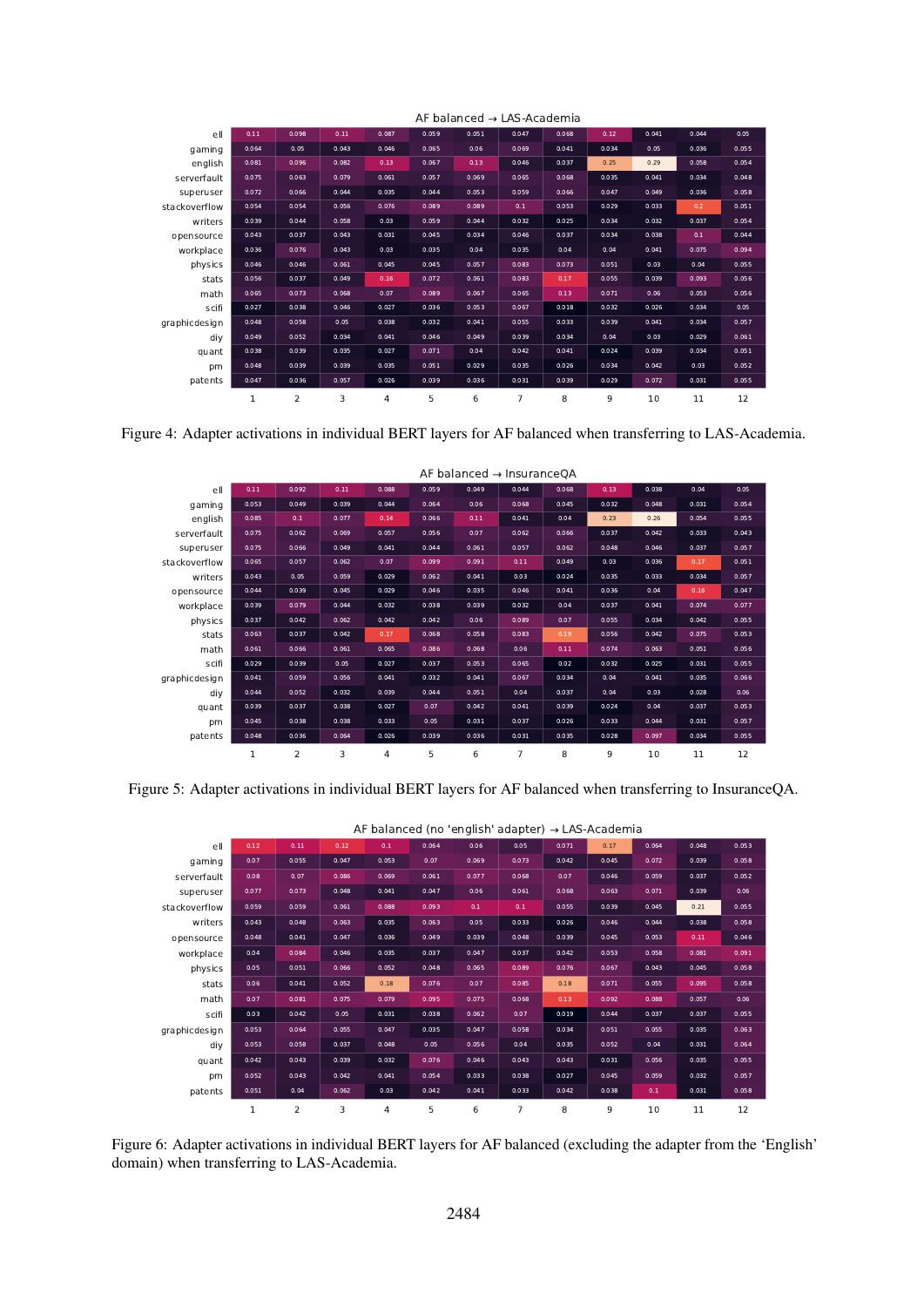<span id="page-14-2"></span>

|                      | <b>Best</b>                                                                                                                         | Most similar                                                                                                                                         |
|----------------------|-------------------------------------------------------------------------------------------------------------------------------------|------------------------------------------------------------------------------------------------------------------------------------------------------|
| <b>InsuranceQA</b>   | cooking(14k, 0.38); travel(24k, 0.51); android(35k, 0.39);<br>diy(36k, 0.49); security(36k, 0.51);                                  | money(18k, 0.78); $law(9k, 0.69)$ ; economics(5k, 0.66);<br>freelancing $(1k, 0.66)$ ; quant $(8k, 0.62)$ ;                                          |
| SemEval17            | travel(24k, 0.69); diy(36k, 0.52); gamedev(31k, 0.53);<br>blender(37k, 0.48); gaming(65k, 0.61);                                    | travel $(24k, 0.69)$ ; expats $(3k, 0.67)$ ; webmasters $(21k,$<br>0.64); freelancing(1k, 0.63); workplace(13k, 0.62);                               |
| <b>WikiPassageQA</b> | politics $(6k, 0.81)$ ; ethereum $(16k, 0.61)$ ; physics $(158k, 0.61)$<br>$\overline{0.66}$ ; money(18k, 0.57); travel(24k, 0.60); | history(7k, 0.91); literature(2k, 0.84); movies(13k, 0.83);<br>mythology(1k, 0.82); politics(6k, 0.81);                                              |
| <b>AskUbuntu</b>     | superuser(442k, 0.81); apple(61k, 0.79); blender(37k,<br>$\overline{0.54}$ ; magento(70k, 0.54); electronics(85k, 0.52);            | $0.81$ ;<br>elementaryos(3k,<br>superuser(442k,<br>$0.81$ ;<br>apple(61k, 0.79); unix(181k, 0.76); serverfault(288k,<br>$0.76$ ;                     |
| LAS-Cooking          | gardening(8k, 0.70); money(18k, 0.43); security(36k,<br>0.52); academia(19k, 0.38); space(7k, 0.49);                                | homebrew(3k,<br>sustainability(1k,<br>$0.82$ ;<br>$0.72$ :<br>health $(4k, 0.72)$ ;<br>$s$ keptics $(6k, 0.71)$ ; gardening $(8k, 0.71)$<br>$0.70$ ; |
| <b>LAS-Apple</b>     | askubuntu(344k,<br>superuser(442k,<br>$0.94$ :<br>$0.89$ ;<br>android(35k, 0.91); unix(181k, 0.90); gis(88k, 0.74);                 | superuser(442k, 0.94); windowsphone(2k, 0.93); el-<br>ementaryos(3k, 0.92); android(35k, 0.91); unix(181k,<br>$0.90$ :                               |
| LAS-Academia         | scifi(40k, 0.54); money(18k, 0.50); android(35k, 0.51);<br>$aviation(11k, 0.52)$ ; superuser(442k, 0.58);                           | writers $(6k, 0.78)$ ; matheducators $(1k, 0.76)$ ; work-<br>software engineering (38k, 0.74);<br>place(13k, 0.75);<br>pm(3k, 0.74);                 |
| <b>LAS-Aviation</b>  | biology $(15k, 0.69)$ ; div $(36k, 0.68)$ ; sports $(3k, 0.62)$ ;<br>physics(158k, 0.73); rpg(26k, 0.71);                           | space(7k, 0.81); engineering(5k, 0.76); ham(1k, 0.76);<br>worldbuilding(14k, 0.75); gaming(65k, 0.74);                                               |
| <b>LAS-Travel</b>    | div(36k, 0.61);<br>scifi(40k, 0.61); money(18k, 0.64);<br>space(7k, 0.55); cooking(14k, 0.45);                                      | expatriates(3k, 0.90); law(9k, 0.75); civicrm(7k, 0.75);<br>$\cosio(1k, 0.73)$ ; expressionengine(7k, 0.73);                                         |

Table 6: The best models and the most similar domains for all benchmarks. Parentheses show the training size and the domain similarity (between 0 and 1). Underlined domains are in the top-5 of most similar and best models.

## <span id="page-14-0"></span>A.5 List of Domains in Combination **Experiments**

The list of all domains is available on the web: <https://stackexchange.com/sites>. We list the domains used for our two subsets in §[5](#page-5-0) below.

Balanced contains the top-3 domains (according to the number of asked questions) within the six broad categories as defined by StackExchange (technology, culture/recreation, life/arts, science, professional, business). The included domains are:

ell (English language learners), gaming, english, serverfault, superuser, stackoverflow, writers, opensource, workplace, physics, stats, math, scifi, graphicdesign, diy (do-it-yourself), quant (quantitative finance), pm (project management), patents

Largest contains the top-18 largest domains (according to the number of asked questions). The included domains are:

stackoverflow, math, superuser, serverfault, latex, unix, physics, statistics, electronics, gis (geographic information systems), english, salesforce, wordpress, magento, sharepoint, gaming, dba (database administrators), drupal

## <span id="page-14-1"></span>A.6 Examples of Wrong Predictions on InsuranceQA and AskUbuntu

We provide additional examples of mistakes made by MultiCQARBa-lg (zero-shot transfer) on AskUbuntu and InsuranceQA to complement our brief analysis in Section [6.](#page-7-2)

Table [7](#page-15-0) shows an additional example for AskUbuntu. The query question asks for the maximum number of CPUs that can be handled by a kernel. The selected similar question, however, asks for information *where* the kernel gets its information about the available CPUs—not the maximum possible number of CPUs. Tables [8](#page-15-1) and [9](#page-15-1) show examples of similar problems in InsuranceQA.